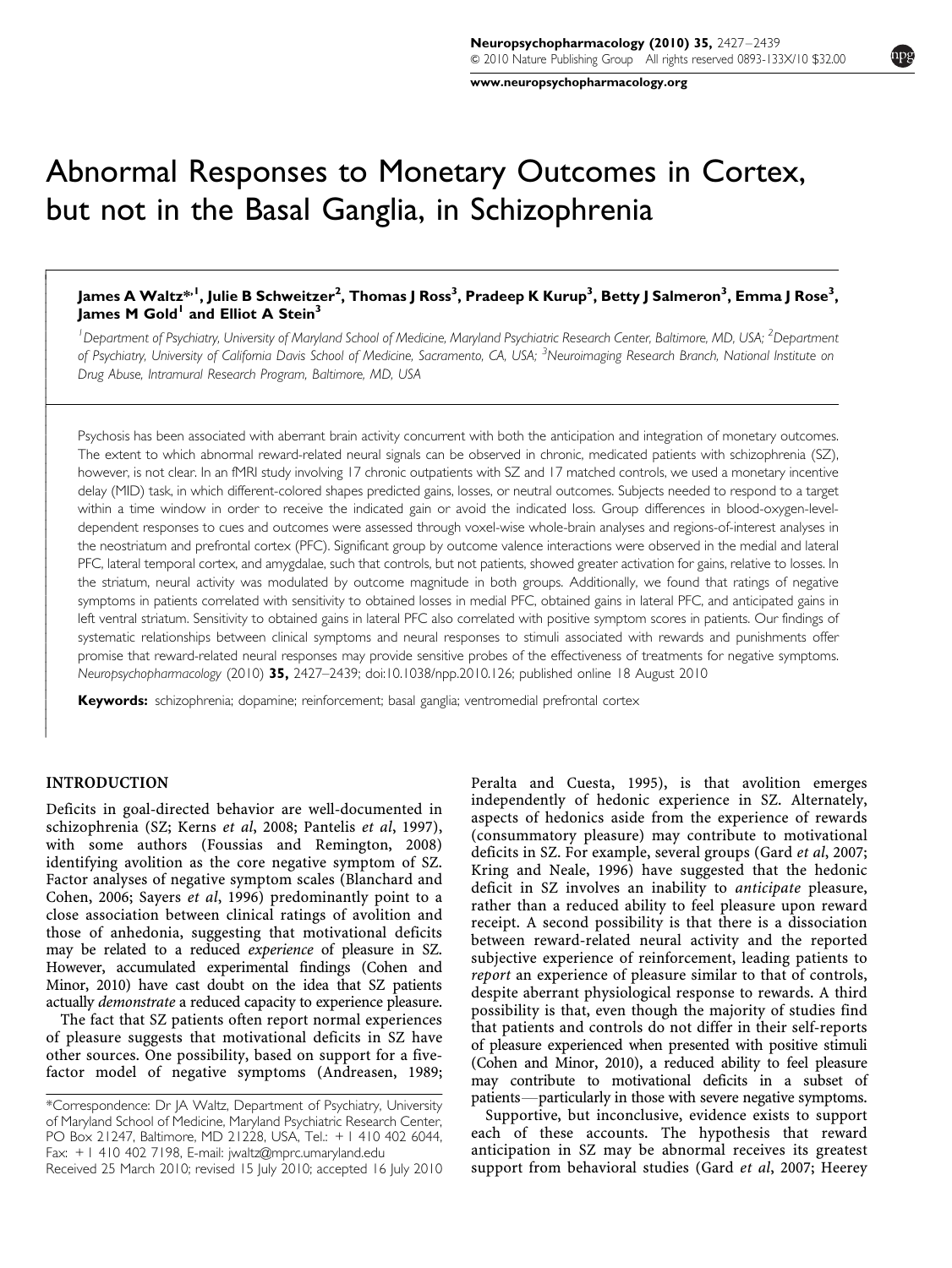2428

[and Gold, 2007](#page-11-0)), whereas neuroimaging results from studies using paradigms similar to the one used in the current study (Juckel et al[, 2006b](#page-11-0); [Schlagenhauf](#page-11-0) et al, 2008) suggest that treatment with second-generation antipsychotics (SGAs) may actually 'normalize' neural activity in brain regions associated with reward anticipation. The idea that selfreports of normal hedonic experience may not reflect a normal physiological response to rewards has received indirect support from neuroimaging studies showing that neural activity associated with the experience of rewards, and other pleasant stimuli, is abnormal in SZ patients ([Paradiso](#page-11-0) et al, 2003; [Walter](#page-12-0) et al, 2009), even when the psychological experience of evocative stimuli ([Takahashi](#page-12-0) et al[, 2004\)](#page-12-0) or reinforcers (Waltz et al[, 2009\)](#page-12-0) is reported by patients as normal. Finally, multiple recent studies ([Polgar](#page-11-0) et al, 2008; Waltz et al[, 2007\)](#page-12-0) have, in fact, found that deficits on reward-driven learning tasks are most characteristic of SZ patients with severe negative symptoms. These results support the idea that reward-processing abnormalities may be characteristic of a subset of SZ patients, possibly leading to avolition in those patients.

In order to investigate brain activity associated with both outcome anticipation and receipt, we used an adaptation of the monetary incentive delay (MID) task. Using this task, Knutson et al [\(2001, 2003\)](#page-11-0) produced evidence of a possible dissociation between the brain regions involved in reward anticipation (especially ventral striatum, VS) and consumption (especially medial prefrontal cortex, PFC).

The current study had three specific objectives. First, we wanted to determine whether patients with SZ show abnormal brain responses to monetary outcomes that varied in their valence and magnitude. Second, we sought to determine whether our patients, medicated almost exclusively with SGAs, would show abnormal neural activity associated with reward anticipation. Finally, we wanted to investigate relationships between negative symptoms in SZ and measures of neural responses to outcomes in PFC and outcome-predicting cues in the neostriatum.

Based on the results of previous neuroimaging studies of hedonic experience ([Crespo-Facorro](#page-11-0) et al, 2001; [Waltz](#page-12-0) et al[, 2009](#page-12-0)), we hypothesized that neural responses in patients would show reduced differentiation according to the valence and magnitude of monetary outcomes, particularly in PFC regions. Based on behavioral results from our group ([Heerey and Gold, 2007\)](#page-11-0), we hypothesized that patients would show reduced differentiation according to the valence and magnitude of cues predicting monetary outcomes, especially in the VS. Finally, based on previous evidence of relationships between clinical ratings of negative symptoms and reward-related neural responses (Waltz et al[, 2009\)](#page-12-0), we hypothesized negative correlations between ratings of negative symptoms and gain-evoked responses in PFC, as well as cue-evoked responses in the striatum.

## MATERIALS AND METHODS

# Participants

In total, 17 patients and 17 demographically matched healthy controls participated in the study (Table 1; Supplementary Materials). All participants were right-handed,

as determined by the Edinburgh Handedness Inventory ([Oldfield, 1971\)](#page-11-0). All patients were on stable antipsychotic medication regimens (no changes for 4 weeks), almost all with SGAs. Participants were instructed to abstain from alcohol for 24 h prior to study visits (verified by a breathalyzer). The groups did not differ in their proportions of habitual cigarette smokers (4/17 NCs and 8/17 SZs;  $\chi^2(1) = 2.061$ ,  $p = 0.282$ ), and smokers were allowed to smoke prior to MRI scanning (last cigarette approximately 30 min before session), so as to avoid the potential effects of nicotine withdrawal.

# Procedures

Outside of the MRI scanner, cognitive function was assessed in all participants using three standard measures (Table 1). In order to quantify the ability of study participants to experience pleasure both physically and in social contexts, we had all subjects complete the Scales for Physical and Social Anhedonia [\(Chapman](#page-11-0) et al, 1976). Standard symptom ratings were obtained for all patients using the 25-item

Table I Subject Descriptive Information

|                                | $SZs(N=17)$ |                | $NCs (N=17)$ p of Group diff. |
|--------------------------------|-------------|----------------|-------------------------------|
|                                | Mean (SD)   | Mean (SD)      |                               |
| Demographic information        |             |                |                               |
| Age                            | 37.8 (9.6)  | 37.8(8.1)      | 0.977                         |
| Gender                         | 13M.4F      | 12 M, 5 F      | 1.000                         |
| Race                           | 12 W, 5 NW  | 7 W, 10 NW     | 0.166                         |
| Subject ed. (yrs.) 12.7 (2.7)  |             | 14.8(2.3)      | 0.030                         |
| Father's ed. (yrs.)            | 14.5(3.8)   | 14.2(2.0)      | 0.838                         |
| Neuropsychological performance |             |                |                               |
| WTAR—scaled                    | 103.8(16.3) | 107.6(12.7)    | 0.474                         |
| WASI—full                      | 104.9(15.3) | 115.4(12.2)    | 0.050                         |
| RBANS—total                    | 86.6 (16.5) | $101.8$ (11.8) | 0.010                         |
| Symptom ratings                |             |                |                               |
| <b>BPRS</b>                    | 28.9 (8.3)  |                |                               |
| <b>SANS</b>                    | 30.2 (22.7) |                |                               |
| <b>CDS</b>                     | $0.7$ (1.0) |                |                               |
| Antipsychotic drug information |             |                |                               |
| Haloperidol                    | I Patient   |                |                               |
| Olanzapine                     | 2 Patients  |                |                               |
| Risperidone                    | 7 Patients  |                |                               |
| Ziprasidone                    | l Patient   |                |                               |
| Clozapine only                 | 3 Patients  |                |                               |
| Clozapine+                     | 3 Patients  |                |                               |

Abbreviations: SZs, schizophrenia patients; NCs, normal controls; diff., difference; M, male; F, female; W, white; NW, non-white; ed., education; yrs., years; WTAR, Wechsler Test of Adult Reading [\(Wechsler, 2001](#page-12-0)); WASI, Wechsler Abbreviated Scale of Intelligence [\(Wechsler, 1999\)](#page-12-0); RBANS, Repeatable Battery for the Assessment of Neuropsychological Status ([Randolph](#page-11-0) et al[, 1998](#page-11-0); Wilk et al[, 2005](#page-12-0)); BPRS, Brief Psychiatric Rating Scale; SANS, Scale for the Assessment of Negative Symptoms; CDS, Calgary Depression Scale. Bold values indicate significant group difference.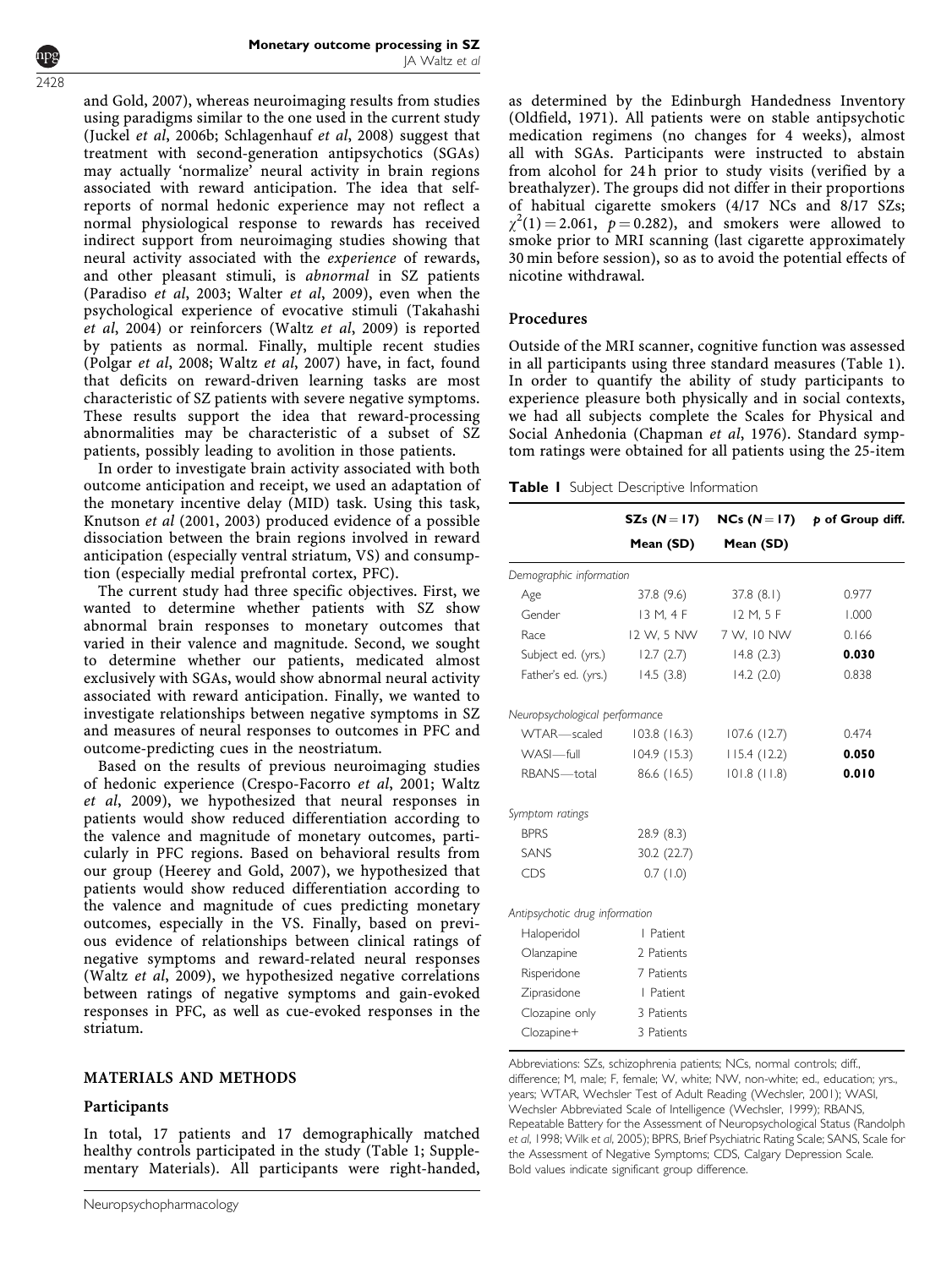Scale for the Assessment of Negative Symptoms (SANS; [Andreasen, 1984\)](#page-10-0), the Brief Psychiatric Rating Scale (BPRS; [Overall and Gorman, 1962\)](#page-11-0), and the Calgary Depression Scale ([Addington](#page-10-0) et al, 1992).

Modified MID paradigm. We used an adaptation of the MID paradigm developed by Knutson et al [\(2001, 2003\)](#page-11-0) to ascertain the circuitry involved in the anticipation and receipt of monetary losses and gains. The aim of the task is for participants to achieve the best possible outcome on a given trial, and maximize their overall winnings, by responding to a target stimulus item within a dynamically adjusted temporal window. The task was designed to assess neural responses to the anticipation and experience of outcomes, based on cue–outcome associations that had been learned already, as subjects first learned the task in a practice session done in a mock scanner (performing 196 trials).

Our implementation of the MID task (see Figure 1, Supplementary Materials) differed from previous versions used, in that it involved compound cues (in which subjects first learned the valence of the outcome, and then, after an ISI of 0.5–3.5 s, the potential magnitude of the outcome), a dynamically adjusted response window, and asymmetric dollar amounts for potential gains and losses (derived from experimental work in decision making and motivation,



indicating greater salience of losses in the general population; [Breiter](#page-10-0) et al, 2001; [Kahneman and Tversky, 1979\)](#page-11-0). In our task, each of the loss values was equivalent to 60% of the corresponding win value (eg, the largest possible loss was \$9 and the largest possible gain was \$15). Our adaptation of the task also differed from previous versions used, in that it involved trials on which there were guaranteed gains, trials on which there were guaranteed losses, and neutral trials. If subjects responded to the target outside of the acceptable time window on gain trials, they received \$1.25, which was half of the minimum win on successful gain trials; if subjects responded to the target within the acceptable time window on loss trials, they still lost \$0.75, which was half of the minimum loss on unsuccessful loss trials. This was done to ensure that subjects never anticipated a neutral outcome on a gain or a loss trial.

#### Data Acquisition

In the MRI scanner, subjects completed 196 total trials (28 trials with each magnitude cue, and thus 84 total gain trials, 84 loss trials, and 28 neutral trials; see Supplementary Materials for details of MRI data acquisition), divided into 4 task runs of 9 min each, and received 10% of the money won in the task as a bonus payout (maximum of \$53), in



Figure I Schematic of a single trial from the experimental task. The subject was first presented with a single valence cue (eg, the 'win' cue, circled in red) lasting 250 ms. Following an ISI of 0.5–3.5 s, the subject was then presented with a single value cue (eg, the \$15 value cue, circled in red; there were three separate values of anticipated gains, three separate values of anticipated losses, and one neutral value) lasting 350 ms. For gain trials, the magnitude cue consisted of scanned images of exact dollar amounts (\$2.50–15), whereas for loss trials the magnitude cue consisted of scanned images of exact dollar amounts (\$1.50–9) with a large red 'X' superimposed. Following another ISI of 0.5–3.5 s, a target stimulus (a white cross on a black background) appeared, prompting the participant to respond within the target time window. The target display time and corresponding response window ranged from 250 to 500 ms as a function of the participant's recent response history, and was followed by an ISI of 150–400 ms. Following this ISI, the actual outcome was displayed for I s. If a participant responded within the acceptable response window on a gain trial, the total amount of money incremented by the amount in the magnitude cue (\$2.50–15.00); if not, the total incremented by \$1.25 (half of the smallest gain magnitude cue). If a participant responded within the acceptable response window on a loss trial, the total amount of money decremented by 75 cents (half of the smallest loss magnitude cue); if not, the total decremented by the amount in the magnitude cue (\$1.50–9.00).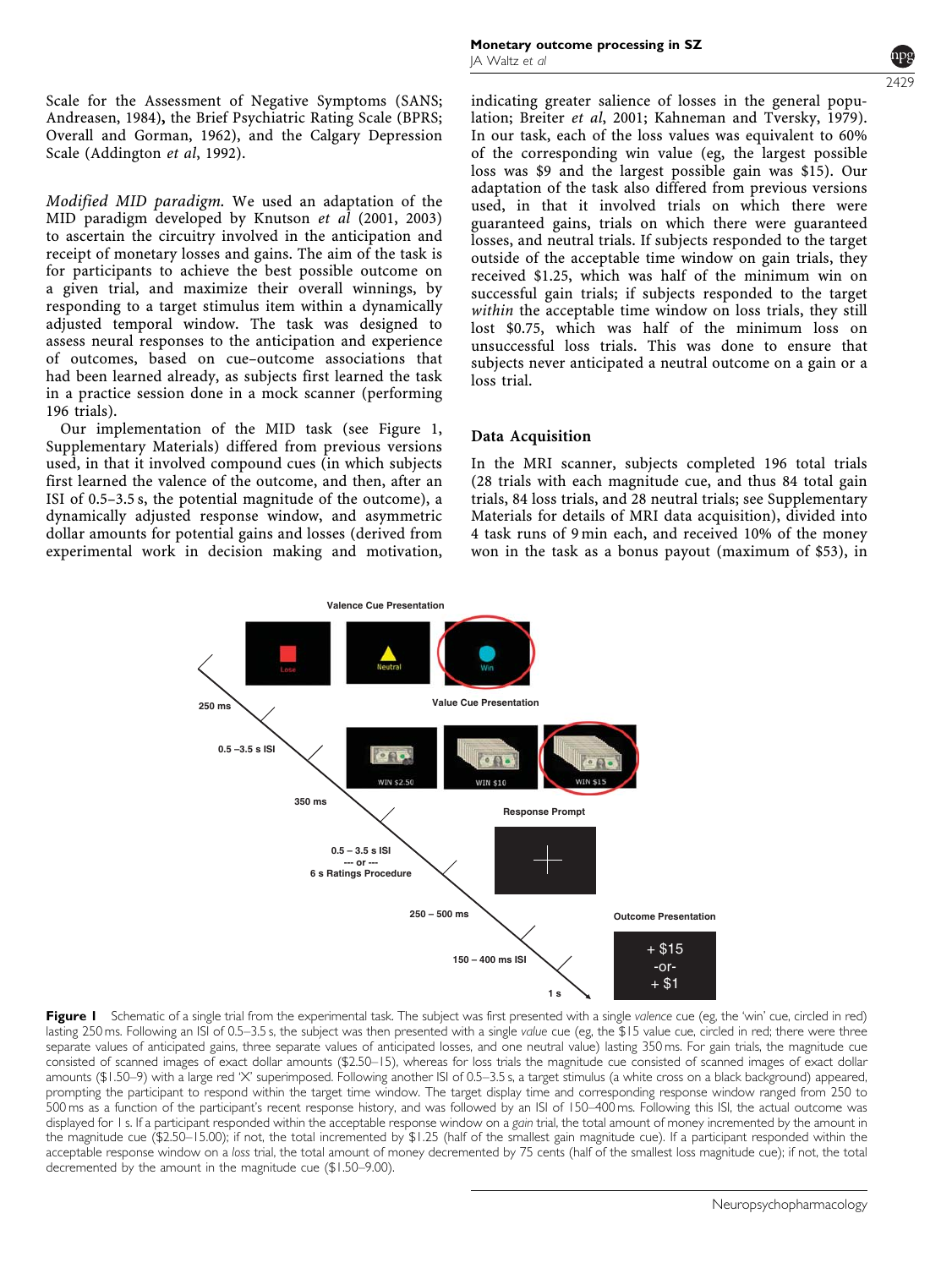addition to their compensation for participation. In order to characterize participants' arousal levels throughout the task in the MRI scanner, subjects were prompted to enter ratings on a Likert-type scale, ranging from 0 to 8, with 0 representing maximal negative arousal ('anxious') and 8 representing maximal positive arousal ('excited'). These ratings were taken following the presentation of the magnitude cue on approximately 1/4 of the trials.

# Data Analysis

Steps pertaining to behavioral data analysis and MRI data preprocessing are reported in Supplementary Materials.

Whole-brain analyses of MRI data. Regressors in general linear models (GLMs) of single-subject time series included: valence cues (three levels), magnitude cues (seven levels), responses, and outcomes (nine levels). Regressors were delta-functions time-locked to the onset of the aforementioned events, convolved with a model hemodynamic response function (HRF) and its temporal derivative, and events were identified separately for trials interrupted by the rating procedures and those that were not. The ratings procedure itself, which occurred on 25% of the trials and lasted 6 s, was modeled by a boxcar convolved with an idealized HRF. Further regressors included the motion– correction curves to help account for residual motion effects. For second-level analyses, we analyzed all trials not interrupted by ratings of stimuli (events from those trials were used to model single-subject time series, but beta values corresponding to those regressors were not considered for second-level analyses).

For analyses of neural responses to valence cues, parameter estimates were baseline-corrected by subtracting neutral cue responses from positive and negative cue responses. Then, baseline-corrected voxel-wise parameter estimates for positive and negative cue responses were submitted to a two-way linear mixed effect (LME) analysis, using the AFNI program 3dLME, with factors of group (patients vs controls) and cue valence (gain vs loss; see Supplementary Materials for details). For analyses of neural responses to magnitude cues, voxel-wise parameter estimates were baseline-corrected by subtracting responses to the \$0 magnitude cue from all levels of positive and negative magnitude cues (three levels each) and then submitted to separate two-way LME analyses, each with factors of group and cue magnitude.

For second-level analyses of neural responses to outcomes, these trials were grouped into maximized gains (following in-time responses to gain cues; approx. 42 trials), minimal gains (following not-in-time responses to cues; approx. 21 trials), minimized losses (following in-time responses to loss cues; approx. 42 trials), and maximum losses (following not-in-time responses to cues; approx. 21 trials). Single-subject average parameter estimates in each of these conditions were contrasted with blood-oxygenlevel-dependent (BOLD) responses to neutral outcomes, and submitted to three-way LME analyses, with factors of group (patients vs controls), outcome valence (gain vs loss), and trial success (in-time response vs not-in-time response).

We used a voxel-wise threshold of  $p < 0.001$  for F-values generated by the LME models. At this voxel-wise threshold, a Monte Carlo simulation indicated that a minimum cluster size of 11 voxels  $(297 \,\mu\text{I})$  was required to achieve a significance level of  $p < 0.05$ , corrected for multiple comparisons over the whole brain.

Analyses of group differences in regions c (ROIs). Based on evidence that activity in the striatum is modulated by the magnitude of outcome-predicting cues [\(Knutson](#page-11-0) et al, 2001, [2003](#page-11-0)), we performed further analyses using parameter estimates from this area. Because no striatal regions emerged from the whole-brain analyses of cue responses, we selected ROIs in the left and right VS/nucleus accumbens, a priori, using the coordinates emerging from [Knutson](#page-11-0) et al (2001), on which the current study was based. The left VS ROI had a center at  $(-8, 12, 0)$  and the right VS ROI had a center at (11, 11, 0). For both ROIs, we generated a spherical mask of radius 5 mm, resulting in a volume of 524 ml (19 voxels).

Based on evidence from previous work that medial (Knutson et al[, 2001, 2003](#page-11-0)) and lateral PFC ([Fletcher](#page-11-0) et al, [2001](#page-11-0); [Murray](#page-11-0) et al, 2007; [Turner](#page-12-0) et al, 2004) play essential roles in outcome processing, we performed additional analyses using parameter estimates from these regions. Because areas of medial and lateral PFC emerged from the whole-brain analysis of neural responses to outcomes, we used these regions as sources of parameter estimates. The medial PFC/anterior cingulate ROI had a center at  $(-1, 41, 41)$ 5) and had a spatial extent of 513  $\mu$ l (19 voxels; see [Table 2,](#page-4-0) [Figure 3\)](#page-6-0). The lateral PFC ROI had a center at (50, 43, 4) and had a spatial extent of 297 µl/11 voxels.

Correlation analyses. We used Spearman's correlation analyses to assess relationships among clinical ratings of symptoms in SZ patients from the SANS and BPRS, and BOLD responses to cues in a priori ROIs in left and right VS, and to outcomes in functionally defined ROIs in medial and lateral PFC. For the SANS, we computed a total score by summing all 20 item scores (excluding the five global scores), as well as an avolition score, by summing item scores from that subscale. For the BPRS, we computed the total score, by summing all 20 items, as well as scores for four symptom clusters (reality distortion/psychosis, negative symptoms, disorganization, and depression), based on [McMahon](#page-11-0) et al (2002). We also performed analyses of correlations between BOLD responses in ROIs and scores on the Chapman scales for Physical and Social Anhedonia.

# RESULTS

# Self-Reports/Behavior

Importantly (given that the response window was dynamically adjusted to achieve approximately 2/3 in-time responses for each individual), a t-test revealed no group difference for the overall proportion of in-time responses (mean percentage of in-time responses  $= 63.7\%$  (SD  $= 3.7\%$ ) for NCs, and 63.1% (3.7%) for SZs;  $t(32) = 0.498$ ). An ANOVA for target response times for in-time responses, with factors of cue valence and group, revealed a main effect of group  $(F(1,31) = 5.80, p = 0.02)$  and cue valence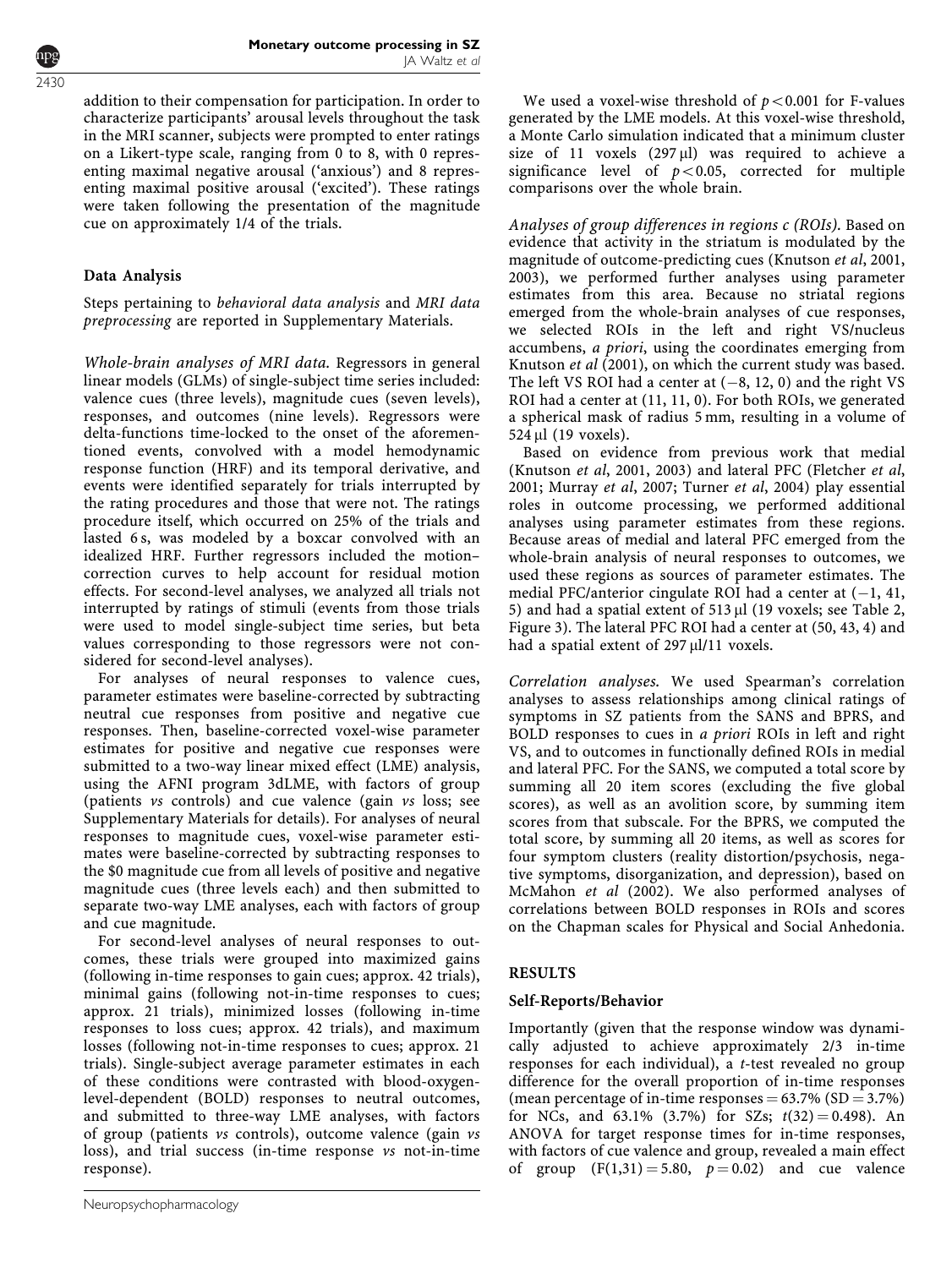2431

| <b>Brain region</b>       |                         | $\boldsymbol{\mathsf{x}}$ | Y       | z              | Vol       | Vol           | Mean F        |
|---------------------------|-------------------------|---------------------------|---------|----------------|-----------|---------------|---------------|
|                           |                         | $(R+)$                    | $(A+)$  | $(S+)$         | $(\mu I)$ | (Vox)         |               |
| Frontal cortex            |                         |                           |         |                |           |               |               |
| L                         | Pregen. cingulate/BA 32 | $-1$                      | 41      | 5              | 513       | 19            | 14.4          |
| L                         | Precentral G./BA 6      | $-50$                     | $-3$    | 44             | 702       | 26            | 20.5          |
| R                         | Inf. frontal G./BA 46   | 50                        | 43      | $\overline{4}$ | 297       | $\frac{1}{2}$ | 15.7          |
| R                         | Sup. frontal G./BA 8    | 29                        | 43      | 38             | 297       | $\frac{1}{2}$ | 15.6          |
| R                         | Med. frontal G./BA 6    | 9                         | $\circ$ | 50             | 567       | 21            | 14.7          |
| Temporal cortex           |                         |                           |         |                |           |               |               |
| $\,R$                     | Mid. temp. G./BA 21     | 52                        | $-6$    | $-12$          | 1620      | 60            | 18.6          |
| L                         | Mid. temp. G./BA 21     | $-62$                     | $-6$    | $-10$          | 567       | 21            | 16.3          |
| R                         | PHG/amygdala            | 23                        | $-11$   | $-13$          | 486       | 18            | 14.9          |
|                           | PHG/amygdala            | $-23$                     | $-13$   | $-15$          | 594       | 22            | 13.8          |
|                           | Sup. temp. G./BA 41     | $-43$                     | $-27$   | 5              | 324       | 12            | 5.1           |
|                           | Post. temp. Ctx./BA 22  | $-62$                     | $-31$   | $\overline{2}$ | 702       | 26            | 17.4          |
|                           | Post. temp. Ctx./BA 22  | $-47$                     | $-43$   | $\overline{2}$ | 351       | 3             | 14.9          |
|                           | PHG/BA 37               | $-23$                     | $-45$   | $-5$           | 1053      | 39            | 15.6          |
| L                         | Post. temp. Ctx./BA 39  | $-51$                     | $-59$   | $\overline{7}$ | 486       | 8             | 14.0          |
| Parietal/occipital cortex |                         |                           |         |                |           |               |               |
| L                         | Fusiform G.             | $-46$                     | $-46$   | $-18$          | 810       | 30            | 16.8          |
| $\mathsf{R}$              | Fusiform G.             | 47                        | $-40$   | $-19$          | 324       | 12            | 15.0          |
| Cerebellum                |                         |                           |         |                |           |               |               |
| L                         | Culmen                  | $-7$                      | $-3$    | $-17$          | 88        | 44            | $ 6.1\rangle$ |
| $\mathsf{R}$              | Culmen                  | $\overline{2}$            | $-39$   | $-8$           | 378       | 4             | 19.5          |
| $\mathsf{R}$              | Culmen                  | 33                        | $-50$   | $-16$          | 297       | $\mathbf{H}$  | 15.0          |
| L                         | Cerebellar tonsil       | $-1$                      | $-54$   | $-35$          | 648       | 24            | 13.2          |
| R                         | Cerebellar tonsil       | 4                         | $-51$   | $-39$          | 702       | 26            | 14.8          |

<span id="page-4-0"></span>Table 2 Regions Showing Significant Group x Outcome Valence Interactions

Abbreviations: L, left; R, right; pregen., pregenual; BA, Brodmann area; G., gyrus; inf., inferior; sup., superior; med., medial; mid., middle; temp., temporal; PHG, parahippocampal gyrus; post., posterior; Ctx., cortex. Regions illustrated in Figure 3 are italicized.

 $(F(1,31) = 8.43, p < 0.01)$ , but no valence  $\times$  group interaction (F(1,31) = 2.06,  $p > 0.10$ ; Supplementary Figure 1A). As expected, patients showed overall slower response times relative to controls (mean  $RT = 364.5$  ms for SZs vs 308.2 ms for NCs), and paired t-tests revealed that the entire group of participants was faster to respond to gain cues (mean  $RT = 321.8$  ms) than to both loss cues (mean  $RT = 331.6$  ms;  $t(33) = 2.865$ ,  $p = 0.007$ ) and neutral cues (mean RT = 355.7 ms;  $t(33) = 5.65$ ,  $p < 0.001$ ), as well as faster to respond to loss cues than to neutral cues  $(t(33) = 3.830, p = 0.001;$ Supplementary Figure 1B). Whereas subjects could obtain a better outcome with speeded responses on gain and loss trials, they received no money on neutral trials regardless of their response times, and were thus less motivated to speed their responses on these trials.

An ANOVA for subjective ratings of cues, with factors of cue valence and group, revealed a main effect of cue valence  $(F(1,31) = 4.64, p = 0.04)$ , but no main effect of group (F(1,31) = 0.04), and no valence  $\times$  group interaction  $(F(1,31) = 0.04;$  Supplementary Figure 1C). Paired t-tests revealed that the entire group of participants rated

themselves as more anxious (less excited) after loss cues (mean rating  $= 4.11$ ) than after either gain cues (mean rating = 4.32;  $t(33) = 2.24$ ,  $p = 0.032$ ) or neutral cues (mean rating = 4.38;  $t(33) = 2.52$ ,  $p = 0.017$ ). Subjects did not differ in their ratings of neutral cues and gain cues  $(t(33) = 0.485, p = 0.631).$ 

Anhedonia scores. There was a significant between-group difference in social anhedonia scores  $(t(32) = 2.47)$ ,  $p = 0.02$ ), with SZ patients showing higher scores  $(mean = 12.6, SD = 7.1)$  than controls  $(mean = 7.4,$  $SD = 5.0$ ). Surprisingly, physical anhedonia scores did not differ between groups  $(t(32) = 0.39)$ .

# Outcome-Predicting Cues: Whole-Brain Analyses

A two-factor LME model, with factors of group (patients vs controls) and valence cue (gain vs loss), revealed no  $group \times valence$  interactions, and no main effects of group, although a main effect of valence was observed in the cuneus (BA 18; Talairach coordinates:  $9, -78, 9$ ). In this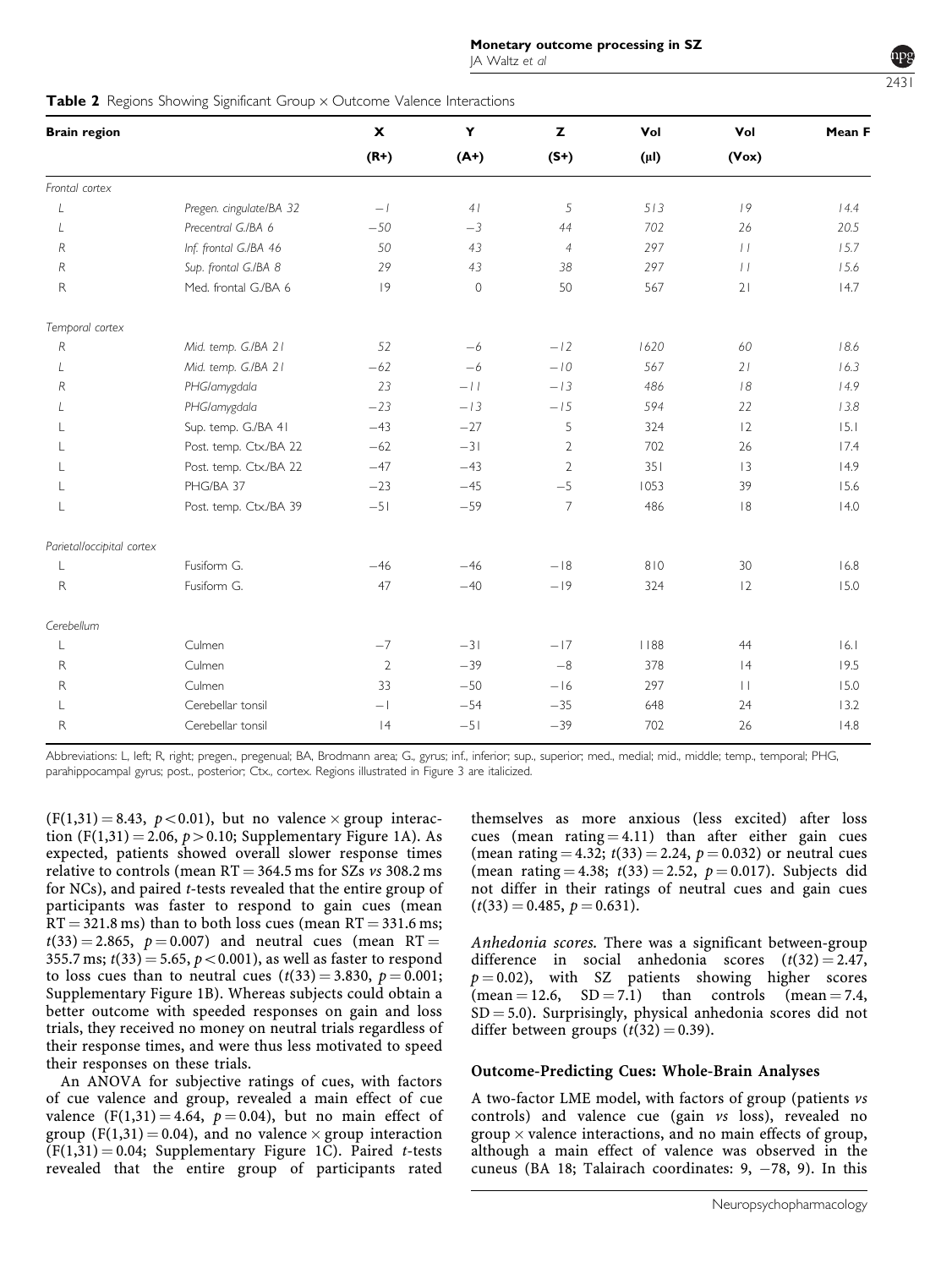

**Figure 2** ROI analyses of reward anticipation responses. (a) ROIs in left (yellow; –8, 12, 0) and right (red; 11, 11, 0) ventral striatum (VS), based on the work of [Knutson](#page-11-0) et al (2001). (b) Scatter plot showing correlation between patients' summed avolition and anhedonia scores from the SANS and activity related to anticipated gains in left VS. Patients with higher ratings of negative symptoms showed more blunted activity related to anticipated gains.

area, the entire sample of subjects showed significantly greater activation to gain cues than loss cues.

2432

A two-factor LME model, with factors of group and gain cue magnitude (\$2.50, \$10, and \$15) revealed a main effect of anticipated gain magnitude in the right cuneus (Talairach  $coordinates: 6, -78, 24$ . There were no main effects of group or anticipated outcome magnitude for loss trials, and no group by magnitude interactions.

#### Outcome-Predicting Cues: Regions-of-Interest Analyses

Because we had strong hypotheses regarding the role of the VS/nucleus accumbens in outcome anticipation, we analyzed single-subject parameter estimates from a priori bilateral ROIs in this region (Figure 2a; see Supplementary Data for details). We observed main effects of both cue valence and cue magnitude on activity in the left and right VS in the entire sample (Supplementary Figure 2A and B). Furthermore, the magnitudes of subjects' individual (Gain Cue-Neutral Cue) contrasts in the left VS showed a significant negative correlation with patients' summed avolition and anhedonia subscores from the SANS (Figure 2b; Supplementary Table 1), as well as both their total scores and depression symptom cluster score from the BPRS. That is, neural activity associated with the anticipation of monetary gains was most attenuated in patients with the most severe negative symptoms, and most normal in those with the least severe negative symptoms.

To determine whether correlations between measures of neural responses and measures of symptom severity were attributable to medication dosage, rather than illness, we computed correlations between measures of brain activity and haloperidol-equivalent doses of antipsychotic drugs (computed according to the Expert Consensus Panel for Optimizing Pharmacologic Treatment of Psychotic Disorders, 2003). We observed no significant correlations between haloperidol-equivalent antipsychotic drug dose and any of the measures used in analyses of correlations between negative symptom ratings and neural responses to cues (Supplementary Table 1).

We also investigated correlations between cue-evoked neural responses and self-report measures of trait anhedonia from the Chapman scales, unexpectedly observing a significant positive correlation between social anhedonia scores and gain-cue-evoked activity in SZs in the right VS, reflecting, perhaps, increased sensitivity to reward-related cues in patients with high self-reported anhedonia (Supplementary Table 1).

#### Levels of Outcome: Whole-Brain Analyses

As shown in [Table 2,](#page-4-0) a three-factor LME model, with factors of group (patients vs controls), outcome valence (gain vs loss), and trial success (in-time response vs not-in-time response) revealed group  $\times$  valence interactions in multiple brain regions, including VMPFC/pregenual anterior cingulate cortex (ACC; BA 32), lateral PFC (BAs 6, 8, and 46), middle temporal gyrus, and parahippocampal gyrus/amygdala—all brain regions previously implicated in the neural processing of outcomes ([Jensen](#page-11-0) et al, 2007; [Nieuwenhuis](#page-11-0) et al[, 2005](#page-11-0)). As can be seen in [Figure 3](#page-6-0), whereas controls showed more positive neural responses to gains, relative to losses, in all of these areas, patients showed either similar responses to gains and losses, or greater responses to losses.

We observed a main effect of outcome valence on the BOLD signal (irrespective of the success of the trial) in the putamen, caudate, insula, and thalamus, on the right, as well as multiple medial and lateral PFC regions ([Table 3;](#page-7-0) [Figure 4\)](#page-8-0). Further, we observed a main effect of trial success (which determined the outcome magnitude) in the left and right putamen for the entire sample ([Table 4](#page-8-0)). That is, both groups showed greater activation in the putamen, bilaterally, for in-time responses, when compared with notin-time responses, regardless of whether the trial involved a gain or a loss [\(Figure 5](#page-9-0)). The main effect of trial success/ outcome magnitude was not modulated by group; that is, we observed no group  $\times$  trial success interactions, valence  $\times$ trial success interactions, or group  $\times$  trial success  $\times$  valence interactions.

Thus, while numerous cortical and subcortical structures distinguished, by their responses, positive outcomes from negative ones, only the right ventral putamen showed sensitivity to both the valence and magnitude of outcomes (see [Figures 4 and 5](#page-8-0)).

#### Levels of Outcome: Region-of-Interest Analyses

Based on recent work from several other groups [\(Knutson](#page-11-0) et al[, 2001; Murray](#page-11-0) et al, 2007), we examined relationships between responses to monetary outcomes in medial and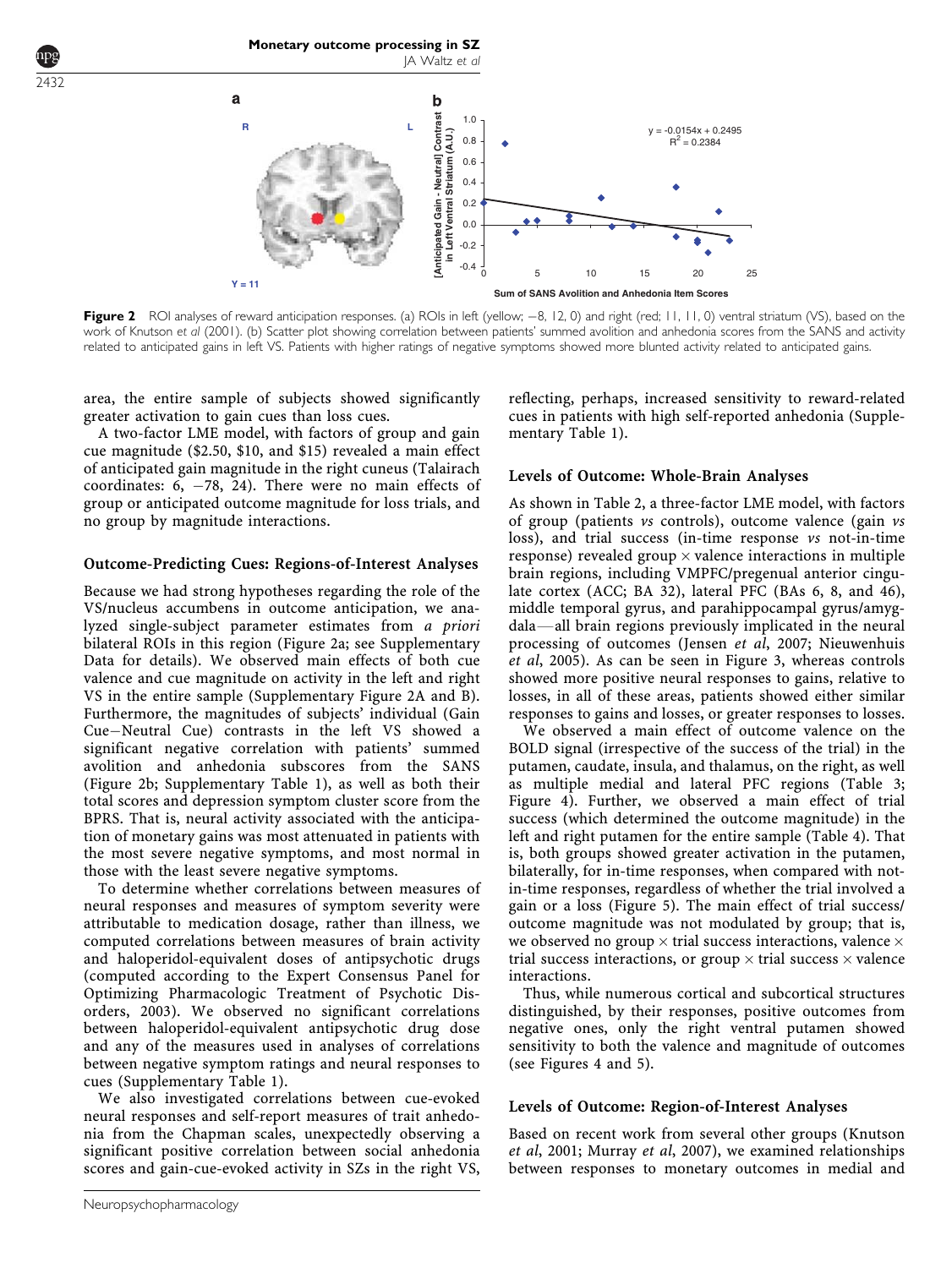<span id="page-6-0"></span>

Figure 3 Brain regions showing significant group x outcome valence interactions. In all areas, controls showed more positive responses to gains than to losses. Patients, by contrast, showed either similar activations to large gains and losses, or reduced responses to gains, relative to losses. Color scale shows voxel-wise F-value, with functional images thresholded at  $F = 11.5$  ( $p = 0.001$ ). (a) BOLD responses to negative and positive outcomes by patients (red lines) and controls (blue lines) shown in medial PFC/pregenual ACC (region 1, Talairach coordinates: –1, 41, 5). A similar pattem was observed in the left precentral gyrus (2: –50, –3, –44). Anatomical image cut at  $x=3$ , y = –7. (b) BOLD responses by patients and controls shown in the right inferior frontal gyrus (3: 50, 43, 4). A similar pattern was observed in the right superior frontal gyrus (4: 29, 43, 38). Anatomical image cut at  $y = 41$ . (c) BOLD responses by patients and controls shown in the left amygdala (8: —23, —13, —15). Similar pattems were observed in the right amygdala (7) and middle temporal gyrus/ BA 21, bilaterally (5 and 6; see [Table 2](#page-4-0) for coordinates). Anatomical image cut at  $y = -11$ ,  $z = -7$ .

lateral aspects of PFC and ratings of clinical symptoms. Clusters in both medial  $(-1, 41, 5)$  and lateral  $(50, 43, 4)$ aspects of PFC, in fact, showed group  $\times$  outcome valence interactions, and we performed correlation analyses using these functionally defined ROIs (Supplementary Table 2). In medial PFC/pregenual ACC, we observed significant positive Spearman's correlations between patients' (maximum loss-Neutral) contrasts and total scores from the SANS, as well as patients' summed avolition and anhedonia subscores, such that patients with more severe negative symptoms showed greater deactivations in MPFC to losses (Supplementary Figure 3A). In the right inferior frontal gyrus (BA 46), we observed significant negative Spearman's correlations between patients' (maximum gain-Neutral) contrasts and total scores from the SANS (Supplementary Figure 3B), as well as negative symptom cluster scores from the BPRS. These results support our hypothesis that responses to outcomes may be most aberrant in SZ patients with the most severe negative symptoms.

We also observed strong relationships between outcomeevoked responses in lateral PFC and total scores from the BPRS, as well as cluster scores for positive symptoms from the BPRS (Supplementary Table 2; Supplementary Figure 3C and D). Thus, our results suggest that outcome-evoked responses in lateral PFC are also modulated by positive symptoms, consistent with previous findings ([Corlett](#page-11-0) et al, [2007; Murray](#page-11-0) et al, 2007).

For outcome-related neural responses, we also sought to determine whether group differences were attributable to the medication, rather than illness, again computing correlations between measures of brain activity and haloperidol-equivalent doses of antipsychotic drugs. No significant correlations were observed between outcomerelated neural responses in medial or lateral PFC and standardized APD doses (Supplementary Table 2).

#### DISCUSSION

In this study, we observed that ventromedial PFC, dorsolateral PFC, anterior temporal cortex, and amygdala all show aberrant responses to monetary outcomes in patients with SZ, whereas VS showed similar tracking of the valence and magnitude of outcomes in SZ patients and controls. This observation suggests that brain areas sensitive to rewards and punishments may appropriately signal the occurrence of worse-than-expected outcomes in SZ, although cortical regions involved in interpreting these

2433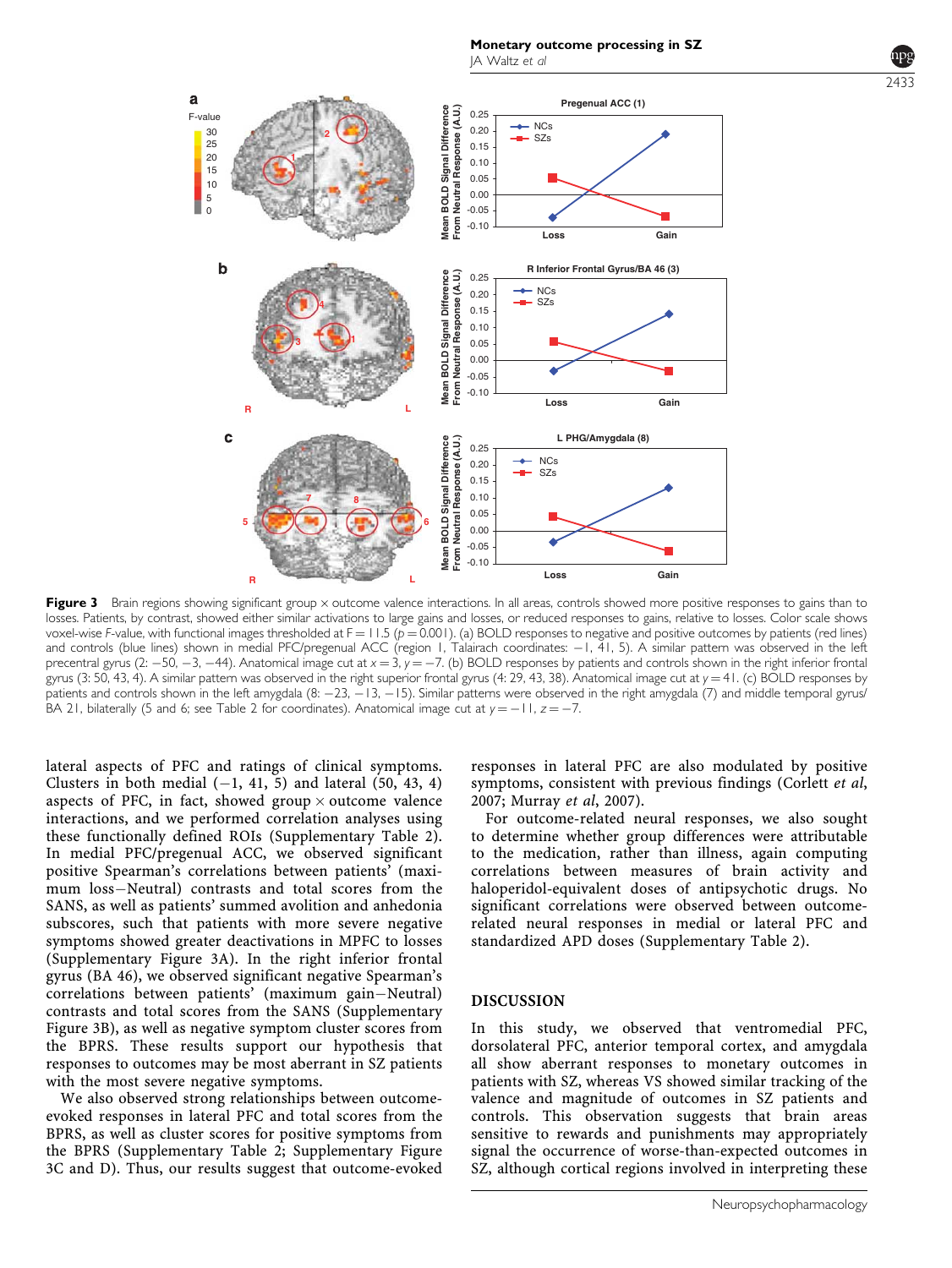<span id="page-7-0"></span>

JA Waltz et al

## 2434

#### Table 3 Regions Showing a Significant Main Effect Outcome Valence

| <b>Brain region</b>          |                            | $\pmb{\mathsf{x}}$       | $\mathbf Y$   | z              | Vol  | Vol                       | Mean F |
|------------------------------|----------------------------|--------------------------|---------------|----------------|------|---------------------------|--------|
|                              |                            | $(R+)$                   | $(A+)$        | $(S+)$         | (i!) | (Vox)                     |        |
| Basal ganglia/frontal cortex |                            |                          |               |                |      |                           |        |
| R                            | Ventral striatum           | 4                        | 3             | $-5$           | 432  | 16                        | 17.0   |
| R                            | Caudate body               | 12                       | 17            | $\overline{7}$ | 378  | 4                         | 14.3   |
| R                            | Mid. frontal G./BA 8       | 47                       | $\frac{1}{2}$ | 38             | 810  | 30                        | 15.1   |
| L                            | Precentral G./BA 6         | $-51$                    | 3             | 34             | 567  | 21                        | 15.9   |
| L                            | Med. frontal G./BA 8       | $-6$                     | 29            | 42             | 3753 | 139                       | 16.3   |
| R                            | Insula/BA 13               | 38                       | $-1$          | 12             | 648  | 24                        | 17.9   |
| R                            | Mid. frontal G./BA 46      | 57                       | 24            | 24             | 459  | 17                        | 13.7   |
| R                            | Sup. frontal G./BA 8       | 6                        | 52            | 36             | 1215 | 45                        | 14.9   |
| L                            | Sup. frontal G./BA 8       | $-13$                    | 56            | 43             | 378  | 4                         | 13.9   |
| L                            | Sup. frontal G./BA 46      | $-46$                    | 40            | 31             | 297  | $\ensuremath{\mathsf{I}}$ | 13.9   |
| Temporal cortex              |                            |                          |               |                |      |                           |        |
| L                            | Sup. temp. G.              | $-64$                    | $-44$         | $\overline{0}$ | 324  | 2                         | 15.1   |
| ${\sf R}$                    | Sup. temp. G.              | 37                       | $-47$         | 8              | 324  | 12                        | 16.7   |
| Parietal/occipital cortex    |                            |                          |               |                |      |                           |        |
| L                            | Cingulate G.               | $\circ$                  | $-7$          | 31             | 405  | 15                        | 4.1    |
| L                            | Cingulate G.               | $-26$                    | $-14$         | 37             | 351  | 3                         | 14.7   |
| L                            | Cingulate G.               | $-10$                    | $-15$         | 29             | 594  | 22                        | 7.1    |
| R                            | Cingulate G.               | $\overline{\phantom{a}}$ | $-34$         | 37             | 540  | 20                        | 13.7   |
| L                            | Postcentral G.             | $-65$                    | $-24$         | 35             | 324  | 12                        | 4.8    |
| L                            | Postcentral G.             | $-64$                    | $-15$         | 25             | 459  | 17                        | 16.8   |
| ${\sf R}$                    | Cuneus/BA 18               | 9                        | $-77$         | 9              | 972  | 36                        | 15.5   |
| L                            | Fusiform G.                | $-36$                    | $-47$         | $-18$          | 351  | 3                         | 15.4   |
| L                            | Inf. parietal lobule/BA 40 | $-4$                     | $-44$         | 47             | 405  | 15                        | 15.5   |
| ${\sf R}$                    | Inf. parietal lobule/BA 40 | 32                       | $-36$         | 43             | 297  | $\vert \ \vert$           | 14.9   |
| Thalamus                     |                            |                          |               |                |      |                           |        |
| ${\sf R}$                    | VL nucleus                 | 12                       | $-13$         | $\mid 8$       | 378  | 4                         | 15.1   |
| Cerebellum                   |                            |                          |               |                |      |                           |        |
| $\mathsf R$                  | Culmen                     | 29                       | $-35$         | $-21$          | 378  | 4                         | 18.4   |

Abbreviations: L, left; R, right; Mid., middle; G., gyrus; BA, Brodmann area; med., medial; sup., superior; temp., temporal; PHG, parahippocampal gyrus; Inf., inferior. Regions illustrated in Figure 4 are italicized.

signals and updating value representations appear to be dysfunctional.

Furthermore, we found that ratings of negative symptoms in SZ correlated with both PFC responses to obtained gains and losses and activity in the left VS associated with the anticipation of monetary gains. These findings provide evidence that negative symptoms in SZ relate closely to neural signals associated with the representation of expected value, as well as the updation of these value representations. Each of these main findings will be discussed in turn.

Neural activity associated with outcome experience. Our finding that SZ patients show abnormal sensitivity to the value of monetary outcomes in PFC is consistent with the results of several recent neuroimaging studies in SZ.

Neuropsychopharmacology

Aberrant responses in the medial aspect of PFC have been observed in medicated SZ patients in response to unsuccessful gains (negative prediction errors; [Walter](#page-12-0) et al, 2009), as well aversive pictures from the International Affective Pictures Set [\(Taylor](#page-12-0) et al, 2007). Abnormal responses in medial and dorsal aspects of PFC have been exhibited by unmedicated SZ patients (especially those with severe positive symptoms; [Corlett](#page-11-0) et al, 2007; [Murray](#page-11-0) et al, 2007; [Schlagenhauf](#page-11-0) et al, 2009). Based on evidence that medial and ventral aspects of PFC are critical for representing the value of stimuli and actions ([Rudebeck](#page-11-0) et al, 2006; [Rushworth,](#page-11-0) [2008;](#page-11-0) [Schoenbaum and Roesch, 2005](#page-12-0)), our observation of PFC abnormalities, linked with monetary outcome processing in SZ, suggests that patients' difficulties in reward processing may relate to using outcomes to update associations between actions and anticipated outcomes in PFC regions.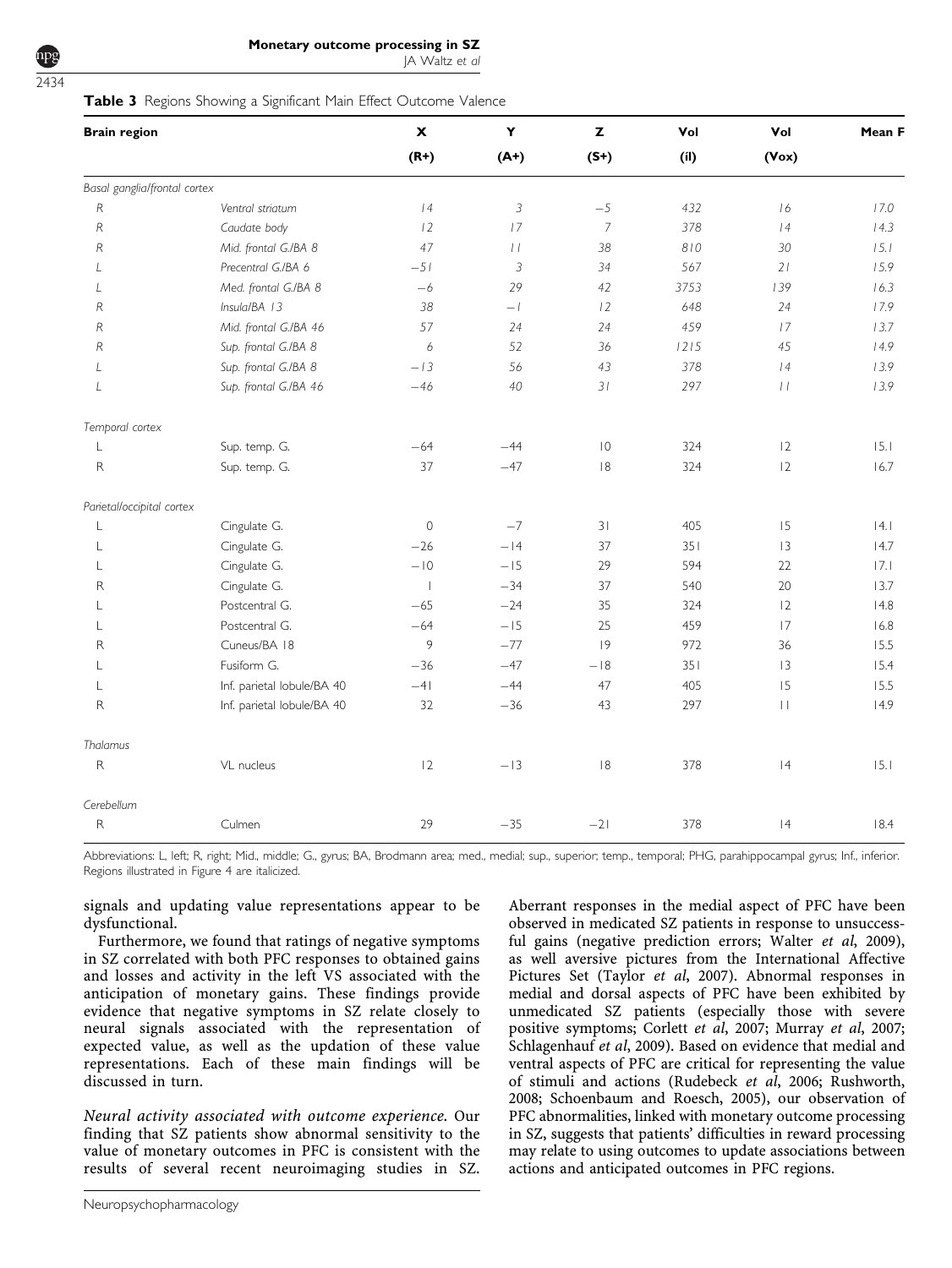

<span id="page-8-0"></span>

Figure 4 Brain regions showing main effects of outcome valence. In all areas, the entire sample of subjects showed more positive responses to gains than to losses. Color scale shows voxel-wise F-value, with functional images thresholded at  $F = 11.5$  ( $p = 0.001$ ). (a) 1: right ventral striatum (Talairach coordinates: 14, 3, –5); 2: right middle frontal gyrus/BA 8 (47, 11, 38); 3: left precentral gyrus, BA 6 (–51, 3, 34). Anatomical image cut at y = 3. (b) 4: dorsal ACC (–6, 29, 42). Anatomical image cut at  $x = -5$ . (c) 5: right insula (38, – I, 12); 6: right caudate (12, 17, 7). Anatomical image cut at  $y = -3$  (right of x = 22) and y = 19 (left of x = 22). (d) Four regions of PFC. 7: right BA 46 (57, 24, 24); 8: right BA 8 (6, 52, 36); 9: left BA 8 (–13, 56, 43); 10: left BA 46 (–46, 40, 31). Anatomical image cut at  $y = 24$  (right of  $x = 25$ ) and  $y = 54$  (left of  $x = 25$ ). (e) BOLD responses to negative and positive outcomes by patients (red lines) and controls (blue lines) shown in the right ventral striatum (region 1). (f) BOLD responses by patients and controls shown in the right insula (region 5).

Table 4 Regions Showing Significant Main Effects Outcome Magnitude

| <b>Brain region</b> |                           | <b>X</b> |             | Y Z Vol Vol |                                        | Mean F |
|---------------------|---------------------------|----------|-------------|-------------|----------------------------------------|--------|
|                     |                           |          |             |             | $(R+)$ $(A+)$ $(S+)$ $(\mu I)$ $(Vox)$ |        |
|                     | Putamen - 25 4 1 6939 257 |          |             |             |                                        | 20.2   |
| R                   | Putamen                   |          | 22 8 3 5940 |             | - 220                                  | 194    |

Regions illustrated in Figure 5 are italicized.

Abnormal responses to positively and negatively valenced stimuli in the amygdala are consistent with previous findings from neuroimaging studies using emotional stimuli with SZ patients [\(Dowd and Barch, 2009](#page-11-0); Gur et al[, 2002;](#page-11-0) [Taylor](#page-12-0) et al, 2005), possibility reflecting a disruption of the amygdala's purported role in the attribution of salience to emotional stimuli [\(Dowd and Barch, 2009;](#page-11-0) [Zald, 2003\)](#page-12-0). The current finding of aberrant neural responses to outcomes in temporal cortex in SZ are consistent with previous results from [Paulus](#page-11-0) et al (2002). This region has been implicated in decision-making processes under conditions of uncertainty [\(Paulus](#page-11-0) et al, 2005). It is plausible that outcome-related activity in this region is aberrant in SZ, because abnormal responses to outcomes likely impact the updating of value representations in the service of future decisions.

It is noteworthy that all of the observed group differences in neural responses were in brain areas showing greater activations for positive than negative outcomes in controls. Although SZ patients showed normal sensitivity to valence in regions such as VS, caudate, dorsomedial PFC, and insula, they showed a lack of sensitivity in VMPFC/ pregenual ACC, an area known to be selectively activated for rewards (as opposed to punishments; [Dillon](#page-11-0) et al, 2008; [Knutson](#page-11-0) et al, 2003).

At first blush, our finding that the putamen showed intact sensitivity to both the magnitude and valence of monetary outcomes in SZ patients was somewhat surprising, based on our own previous results (Waltz et al[, 2009\)](#page-12-0). There are, however, multiple possible explanations for this apparent discrepancy. One possible explanation for the finding in the current study of intact BG responses to outcome magnitude is the nature of the reinforcer: a blunted response in the striatum to positive outcomes may be specific to primary reinforcers, like juice. However, this explanation is unlikely, based on recent findings from the literature showing blunted BG responses to positive prediction errors in tasks involving monetary rewards (see eg, Koch et al[, 2010\)](#page-11-0).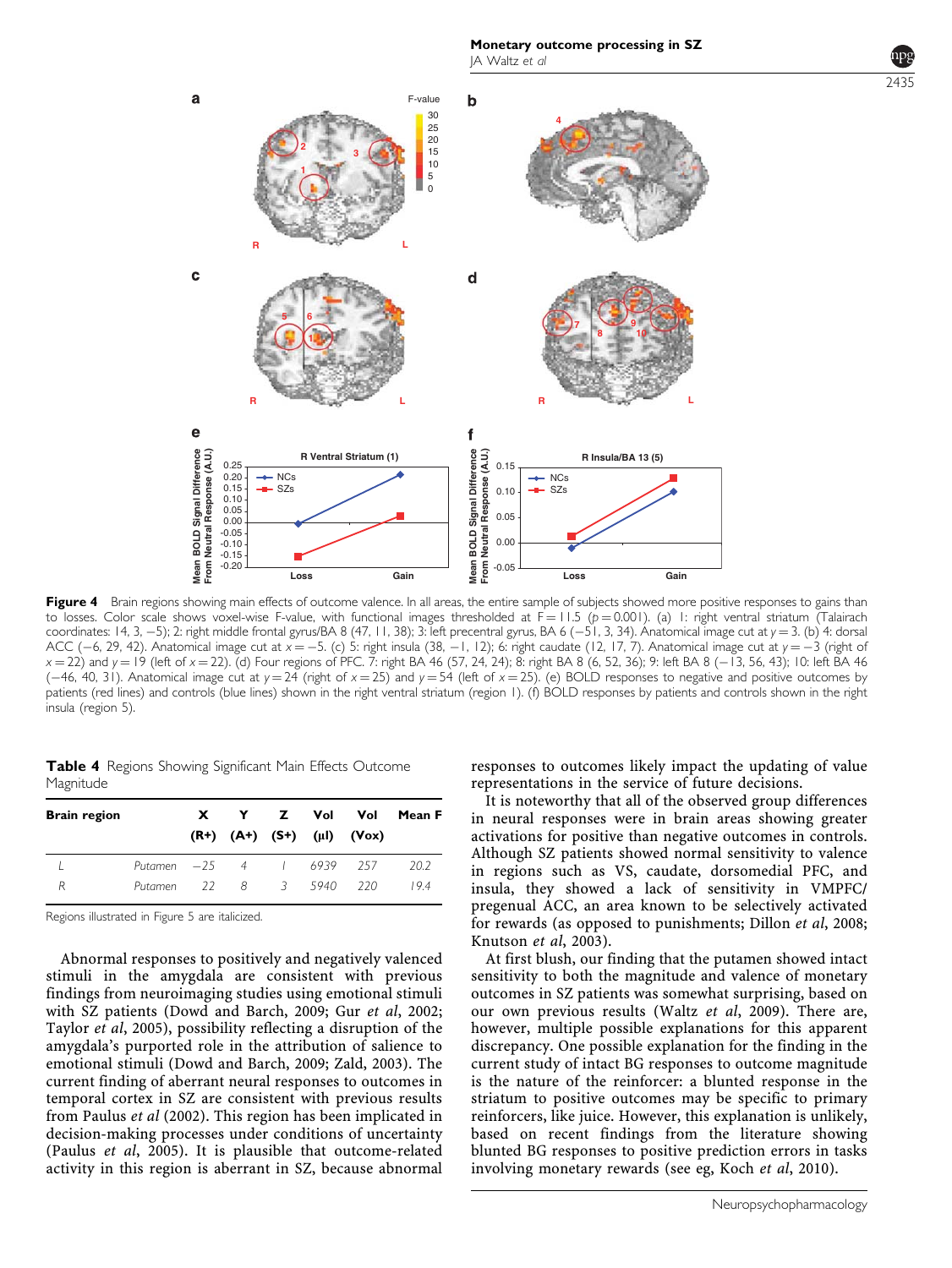<span id="page-9-0"></span>

Figure 5 BOLD responses in SZ patients and controls in the striatum, bilaterally, to large losses (hatched red; \$9, \$6, \$1.50), successfully minimized losses (solid red; \$0.75), minimum gains (hatched green; \$1.25), and successfully maximized gains (solid green; \$15, \$10, \$2.50). Both patients and controls showed differentiation between successful and unsuccessful trials in the striatum, bilaterally. Talairach coordinates in [Table 4](#page-8-0). Color scale shows voxel-wise F-value, with functional images thresholded at  $F = 11.5$  ( $p = 0.001$ ).

An alternative explanation is that, in the case of the current study, as with most adaptations of MID paradigms, subjects received the best outcome in roughly 2/3 of the trials, as designed (because they made in-time responses), and may have generally been surprised only by non-optimal outcomes (small gains or large losses). That is, the typical MID paradigm may not be ideally suited for evoked responses to positive reward prediction errors (RPEs), because positive RPEs in this task may generally be small. In the previous study, in which we used juice as a primary reinforcer (juice; Waltz et al[, 2009](#page-12-0)), we, in fact, observed that responses to negative prediction errors appeared largely intact in the striatum in patients with SZ, despite evidence that the striatum showed an abnormal neural response to positive prediction errors. Using a monetary prediction error paradigm, [Koch and colleagues \(2010\)](#page-11-0) also found that, despite observed group difference in responses to positive RPEs in the striatum, responses to negative RPEs did not differ between SZ patients and controls in the VS (though group differences were observed elsewhere).

Other recent neuroimaging studies have provided additional evidence that responses to negative outcomes in the BG may be intact in most patients with SZ. For example, [Walter](#page-12-0) et al [\(2009\)](#page-12-0) used an MID paradigm similar to ours and found that the BOLD response in left VS showed an even steeper slope, when plotted against reward magnitude, in medicated SZ patients, relative to controls. Simon et al [\(2009\)](#page-12-0) also found that SZ patients and controls did not differ in their responses to outcomes in VS, although these authors found that a subgroup of the most depressed SZ patients did have blunted neural responses in the VS. Abnormal sensitivity to negative outcomes in the BG may still contribute to psychopathology in unmedicated psychotic patients, as [Schlagenhauf and](#page-11-0) [colleagues \(2009\)](#page-11-0) have shown.

Behavior and neural activity associated with outcome anticipation. No regions emerged from the whole-brain analysis showing significant group differences in the magnitude of the (anticipated gain—anticipated loss) contrast when comparing controls with patients, although main effects of

both cue valence and anticipated gain magnitude were observed in primary visual cortex (BA 18) in the entire sample. These effects may reflect a greater allocation of visual attention to upcoming stimuli, following certain cues.

In our analysis of a priori ROIs, we observed no significant interactions between group and either cue valence or cue magnitude. However, anticipated large gains were associated with greater activation than anticipated small gains in the entire sample in both left and right VS, and the  $(anticipated gain—anticipated loss) contrast was signifi$ cantly different from zero in the entire sample in the left VS. Furthermore, we found significant correlations between the magnitude of the (anticipated gain—neutral) contrast and measures of negative symptoms in both the left and right VS, such that reduced differentiation between responses to the gain cue and the loss cue in reward-sensitive brain areas was most characteristic of SZ patients with severe negative symptoms. Thus, the current results provide some additional support for the idea that striatal activity is modulated by the valence and magnitude of anticipated rewards, and they bolster our hypothesis that neural activity associated with the anticipation of rewards and punishments is reflected in observable clinical characteristics of SZ, such as avolition and anhedonia.

Most previous reports of neural responses to cues predictive of monetary outcomes in medicated SZs have described intact responses to cues in the VS in patients (Juckel et al[, 2006b; Schlagenhauf](#page-11-0) et al, 2008; [Walter](#page-12-0) et al, [2009\)](#page-12-0), although studies have found evidence of attenuated MRI responses to reward-predicting cues in the VS in unmedicated SZ patients (Juckel et al[, 2006a](#page-11-0)), as well as those medicated with first-generation antipsychotics ([Juckel](#page-11-0) et al[, 2006b\)](#page-11-0). The current result fits especially with the recent findings of [Simon](#page-12-0) et al (2009), who showed that abnormal VS activity associated with reward anticipation may be characteristic of only a subset of medicated SZ patients.

Limitations of the study. The interpretations of our results could be limited by several characteristics of our patient sample. First, the 17 SZ patients included in this study were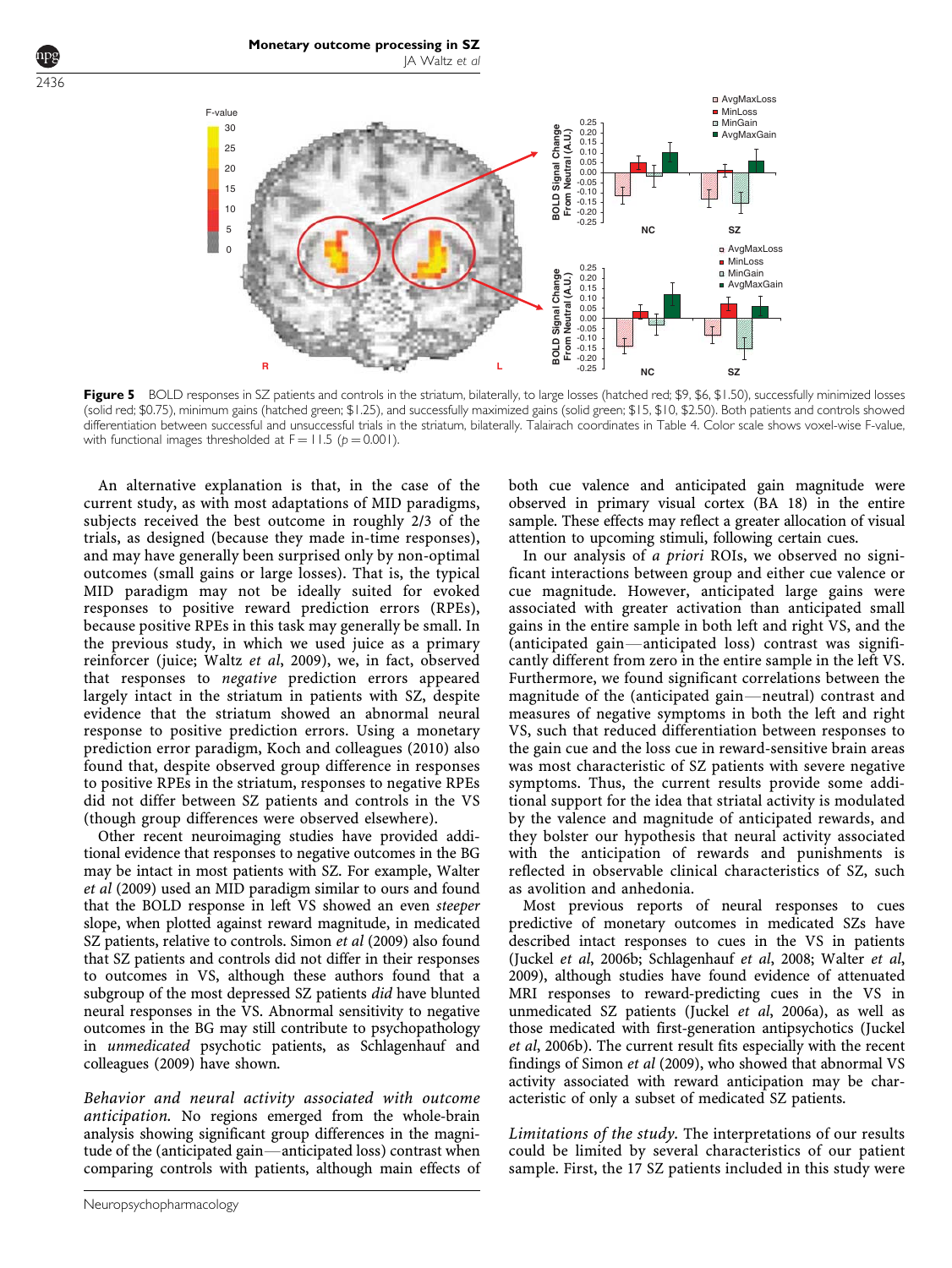<span id="page-10-0"></span>stable outpatients, with an unusually high overall level of cognitive function (mean estimated IQ was 104.9). Because of this high level of function, we were also interested in potential sources of inter-individual variability. The fact that total scores on the SANS (sum of all items, excepting global scores) in our patients ranged from 2 to 60, and that total scores on the BPRS in our patients ranged from 21 to 58, enabled us to examine relationships between neural responses in patients and symptom severity, leading to findings, described above, that certain abnormalities in reward-related neural responses were most characteristic of SZ patients with either severe negative or severe positive symptoms, whereas other examples of attenuated neural signals were characteristic of the sample as a whole.

Secondly, because all of our subjects were outpatients stably medicated with antipsychotic drugs, we needed to consider the possible impact of dopamine receptor blockade on reward-related neural responses. However, the fact that we observed no significant correlations between haloperidol-equivalent antipsychotic drug dose, and any of the neural measures used in analyses of correlations between negative symptom ratings and neural responses to cues and outcomes, argues against this possibility.

Finally, one aspect of our design may have limited the interpretation of our findings regarding cue-evoked brain activity. Specifically, an effect of the magnitude of rewardpredicting cues on striatal activity, even in controls, was evident only in ROI analyses and may not have been as robust as in previous reports ([Knutson](#page-11-0) et al, 2001). The limited number of brain regions showing the effects of cue valence or magnitude may have been due to the fact that we used two cues, separated in time. This may have had the effect of spreading the neural response across time points, increasing variability, and making it more difficult to detect.

General conclusions and future directions. Our findings support emerging ideas describing roles for subregions of the basal ganglia, as well as prefrontal, temporal, and parietal cortices in outcome processing, uncertainty resolution, and motivation (Bush et al, 2002; [Montague and Berns,](#page-11-0) [2002;](#page-11-0) Paulus et al[, 2005; Rushworth, 2008;](#page-11-0) [Weber and](#page-12-0) [Huettel, 2008\)](#page-12-0). In particular, the current results support a role for VMPFC in the representation of outcome valence and point to a disruption of this function in SZ.

Returning to our discussion of possible sources of avolition in SZ, our data suggest that the neural response to outcomes is not normal in patients despite the fact that patients often report experiencing similar emotional states in response to outcomes as healthy controls. This observed dissociation between reported experience and reinforcement-related neural activity is consistent with previous findings in the SZ neuroimaging literature of differences in measures of neural activity accompanying apparently normal performance [\(Murray](#page-11-0) et al, 2007; Reiss [et al](#page-11-0), [2006\)](#page-11-0) and normal subjective experience ([Takahashi](#page-12-0) et al, [2004\)](#page-12-0). It is of note that reward-related neural responses (to cues in the VS and to outcomes in PFC) were most aberrant in patients with the highest ratings for negative symptoms (such as avolition and anhedonia), consistent with previous reports (eg, [Simon](#page-12-0) et al, 2009).

In sum, our findings suggest possible neural substrates for deficits in outcome processing and motivated behavior in SZ, providing evidence of a potential link between clinically assessed negative symptoms and physiological responses to rewards and punishments. Given that reduced goal-directed behavior is nonetheless viewed as a common characteristic of SZ patients [\(Foussias and Remington, 2008;](#page-11-0) Kerns et al[, 2008](#page-11-0)), future studies should examine potential sources of avolition in SZ, including factors beyond neural responses to reward experience and anticipation, such as a reduced willingness to expend effort in order to achieve anticipated rewards ([Walton](#page-12-0) et al, 2006). A better understanding of the neural basis of negative symptoms in SZ is an important step in developing more effective treatments for them, and in improving functional outcomes in patients.

## ACKNOWLEDGEMENTS

This research was made possible by Grant Nos. 1 K12 RR023250-01, P30 MH068580-01, and 1 R24 MH72647-01A1 from the National Institutes of Mental Health and the Intramural Research Program of the National Institute on Drug Abuse. Sharon August and Kimberly Warren assisted with screening and neuropsychological assessments. These data were presented, in part, at the 38th annual meeting of the Society for Neuroscience, in Washington, DC.

## DISCLOSURE

James M Gold receives royalty payments from sales of the BACS (Brief Assessment of Cognition in Schizophrenia) battery (Keefe et al[, 2004](#page-11-0)). He has had consulting relationships with Merck Pharmaceuticals, AstraZeneca Pharmaceuticals, Solvay Pharmaceuticals, and GlaxoSmithKline. None of these relationships represent a conflict of interest, regarding this work. All other authors declare that, except for income received from their primary employer, no financial support or compensation has been received from any individual or corporate entity over the past 3 years for research or professional service and there are no personal financial holdings that could be perceived as constituting a potential conflict of interest.

## REFERENCES

- Addington D, Addington J, Maticka-Tyndale E, Joyce J (1992). Reliability and validity of a depression rating scale for schizophrenics. Schizophr Res 6: 201–208.
- Andreasen NC (1984). The Scale for the Assessment of Negative Symptoms (SANS). University of Iowa: Iowa City, IA.
- Andreasen NC (1989). The Scale for the Assessment of Negative Symptoms (SANS): conceptual and theoretical foundations. Br J Psychiatry 155(Suppl 7): 49–58.
- Blanchard JJ, Cohen AS (2006). The structure of negative symptoms within schizophrenia: implications for assessment. Schizophr Bull 32: 238–245.
- Breiter HC, Aharon I, Kahneman D, Dale A, Shizgal P (2001). Functional imaging of neural responses to expectancy and experience of monetary gains and losses. Neuron 30: 619–639.
- Bush G, Vogt BA, Holmes J, Dale AM, Greve D, Jenike MA et al (2002). Dorsal anterior cingulate cortex: a role in reward-based decision making. Proc Natl Acad Sci USA 99: 523–528.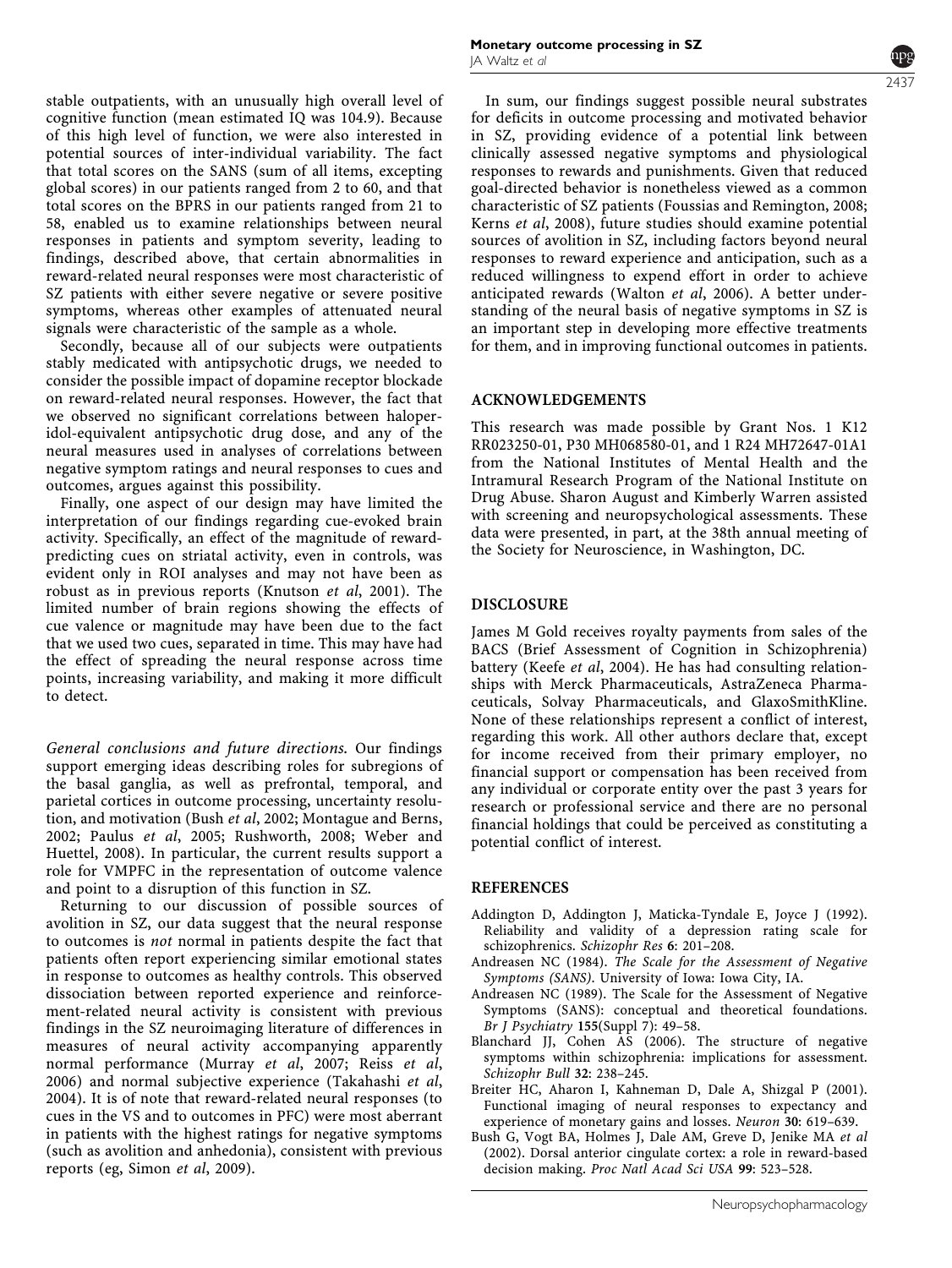- <span id="page-11-0"></span>Chapman LJ, Chapman JP, Raulin ML (1976). Scales for physical and social anhedonia. J Abnorm Psychol 85: 374–382.
- Cohen AS, Minor KS (2010). Emotional experience in patients with schizophrenia revisited: meta-analysis of laboratory studies. Schizophr Bull 36: 143–150.
- Corlett PR, Murray GK, Honey GD, Aitken MR, Shanks DR, Robbins TW et al (2007). Disrupted prediction-error signal in psychosis: evidence for an associative account of delusions. Brain 130(Part 9): 2387–2400.
- Crespo-Facorro B, Paradiso S, Andreasen NC, O'Leary DS, Watkins GL, Ponto LL et al (2001). Neural mechanisms of anhedonia in schizophrenia: a PET study of response to unpleasant and pleasant odors. JAMA 286: 427–435.
- Dillon DG, Holmes AJ, Jahn AL, Bogdan R, Wald LL, Pizzagalli DA (2008). Dissociation of neural regions associated with anticipatory versus consummatory phases of incentive processing. Psychophysiology 45: 36–49.
- Dowd EC, Barch DM (2009). Anhedonia and emotional experience in schizophrenia: neural and behavioral indicators. Biol Psychiatry 67: 902–911.
- Fletcher PC, Anderson JM, Shanks DR, Honey R, Carpenter TA, Donovan T et al (2001). Responses of human frontal cortex to surprising events are predicted by formal associative learning theory. Nat Neurosci 4: 1043–1048.
- Foussias G, Remington G (2008). Negative symptoms in schizophrenia: avolition and Occam's razor. Schizophr Bull 36: 359–369.
- Gard DE, Kring AM, Gard MG, Horan WP, Green MF (2007). Anhedonia in schizophrenia: distinctions between anticipatory and consummatory pleasure. Schizophr Res 93: 253–260.
- Gur RE, McGrath C, Chan RM, Schroeder L, Turner T, Turetsky BI et al (2002). An fMRI study of facial emotion processing in patients with schizophrenia. Am J Psychiatry 159: 1992–1999.
- Heerey EA, Gold JM (2007). Patients with schizophrenia demonstrate dissociation between affective experience and motivated behavior. J Abnorm Psychol 116: 268–278.
- Jensen J, Smith AJ, Willeit M, Crawley AP, Mikulis DJ, Vitcu I et al (2007). Separate brain regions code for salience vs. valence during reward prediction in humans. Hum Brain Mapp 28: 294–302.
- Juckel G, Schlagenhauf F, Koslowski M, Wüstenberg T, Villringer A, Knutson B et al (2006a). Dysfunction of ventral striatal reward prediction in schizophrenia. Neuroimage 29: 409–416.
- Juckel G, Schlagenhauf F, Koslowski M, Filonov D, Wüstenberg T, Villringer A et al (2006b). Dysfunction of ventral striatal reward prediction in schizophrenic patients treated with typical, not atypical, neuroleptics. Psychopharmacology (Berl) 187: 222–228.
- Kahneman D, Tversky A (1979). Prospect theory: an analysis of decision under risk. Econometrica 47: 263–291.
- Keefe RS, Goldberg TE, Harvey PD, Gold JM, Poe MP, Coughenour L (2004). The brief assessment of cognition in schizophrenia: reliability, sensitivity, and comparison with a standard neurocognitive battery. Schizophr Res 68: 283–297.
- Kerns JG, Nuechterlein KH, Braver TS, Barch DM (2008). Executive functioning component mechanisms and schizophrenia. Biol Psychiatry 64: 26–33.
- Knutson B, Fong GW, Adams CM, Varner JL, Hommer D (2001). Dissociation of reward anticipation and outcome with eventrelated fMRI. Neuroreport 12: 3683–3687.
- Knutson B, Fong GW, Adams CM, Varner JL, Hommer D (2003). A region of mesial prefrontal cortex tracks monetarily rewarding outcomes: characterization with rapid event-related fMRI. Neuroimage 18: 263–272.
- Koch K, Schachtzabel C, Wagner G, Schikora J, Schultz C, Reichenbach JR et al (2010). Altered activation in association with reward-related trial-and-error learning in patients with schizophrenia. Neuroimage 50: 223–232.
- Kring AM, Neale JM (1996). Do schizophrenic patients show a disjunctive relationship among expressive, experiential, and psychophysiological components of emotion? J Abnorm Psychol 105: 249–257.
- McMahon RP, Kelly DL, Kreyenbuhl J, Kirkpatrick B, Love RC, Conley RR (2002). Novel factor-based symptom scores in treatment resistant schizophrenia: implications for clinical trials. Neuropsychopharmacology 26: 537–545.
- Montague PR, Berns GS (2002). Neural economics and the biological substrates of valuation. Neuron 36: 265–284.
- Murray GK, Corlett PR, Clark L, Pessiglione M, Blackwell AD, Honey G et al (2007). Substantia nigra/ventral tegmental reward prediction error disruption in psychosis. Mol Psychiatry 13: 267–276.
- Nieuwenhuis S, Slagter HA, von Geusau NJ, Heslenfeld DJ, Holroyd CB (2005). Knowing good from bad: differential activation of human cortical areas by positive and negative outcomes. Eur J Neurosci 21: 3161–3168.
- Oldfield RC (1971). The assessment and analysis of handedness: the Edinburgh inventory. Neuropsychologia 9: 97–113.
- Overall JE, Gorman DR (1962). The Brief Psychiatric Rating Scale. Psychol Rep 10: 799–812.
- Pantelis C, Barnes TR, Nelson HE, Tanner S, Weatherley L, Owen AM et al (1997). Frontal-striatal cognitive deficits in patients with chronic schizophrenia. Brain 120(Part 10): 1823–1843.
- Paradiso S, Andreasen NC, Crespo-Facorro B, O'Leary DS, Watkins GL, Boles Ponto LL et al (2003). Emotions in unmedicated patients with schizophrenia during evaluation with positron emission tomography. Am J Psychiatry 160: 1775–1783.
- Paulus MP, Feinstein JS, Leland D, Simmons AN (2005). Superior temporal gyrus and insula provide response and outcomedependent information during assessment and action selection in a decision-making situation. Neuroimage 25: 607–615.
- Paulus MP, Hozack NE, Zauscher BE, Frank L, Brown GG, McDowell J et al (2002). Parietal dysfunction is associated with increased outcome-related decision-making in schizophrenia patients. Biol Psychiatry 51: 995–1004.
- Peralta V, Cuesta MJ (1995). Negative symptoms in schizophrenia: a confirmatory factor analysis of competing models. Am J Psychiatry 152: 1450–1457.
- Polgar P, Farkas M, Nagy O, Kelemen O, Réthelyi J, Bitter I et al (2008). How to find the way out from four rooms? The learning of 'chaining' associations may shed light on the neuropsychology of the deficit syndrome of schizophrenia. Schizophr Res 99: 200–207.
- Randolph C, Tierney MC, Mohr E, Chase TN (1998). The Repeatable Battery for the Assessment of Neuropsychological Status (RBANS): preliminary clinical validity. J Clin Exp Neuropsychol 20: 310–319.
- Reiss JP, Campbell DW, Leslie WD, Paulus MP, Ryner LN, Polimeni JO et al (2006). Deficit in schizophrenia to recruit the striatum in implicit learning: a functional magnetic resonance imaging investigation. Schizophr Res 87: 127–137.
- Rudebeck PH, Walton ME, Smyth AN, Bannerman DM, Rushworth MF (2006). Separate neural pathways process different decision costs. Nat Neurosci 9: 1161–1168.
- Rushworth MFS (2008). Intention, choice, and the medial frontal cortex. Ann NY Acad Sci 1124: 181–207.
- Sayers SL, Curran PJ, Mueser KT (1996). Factor structure and construct validity of the Scale for the Assessment of Negative Symptoms. Psychol Assess 8: 269–280.
- Schlagenhauf F, Juckel G, Koslowski M, Kahnt T, Knutson B, Dembler T et al (2008). Reward system activation in schizophrenic patients switched from typical neuroleptics to olanzapine. Psychopharmacology (Berl) 196: 673–684.
- Schlagenhauf F, Sterzer P, Schmack K, Ballmaier M, Rapp M, Wrase J et al (2009). Reward feedback alterations in unmedicated schizophrenia patients: relevance for delusions. Biol Psychiatry 65: 1032–1039.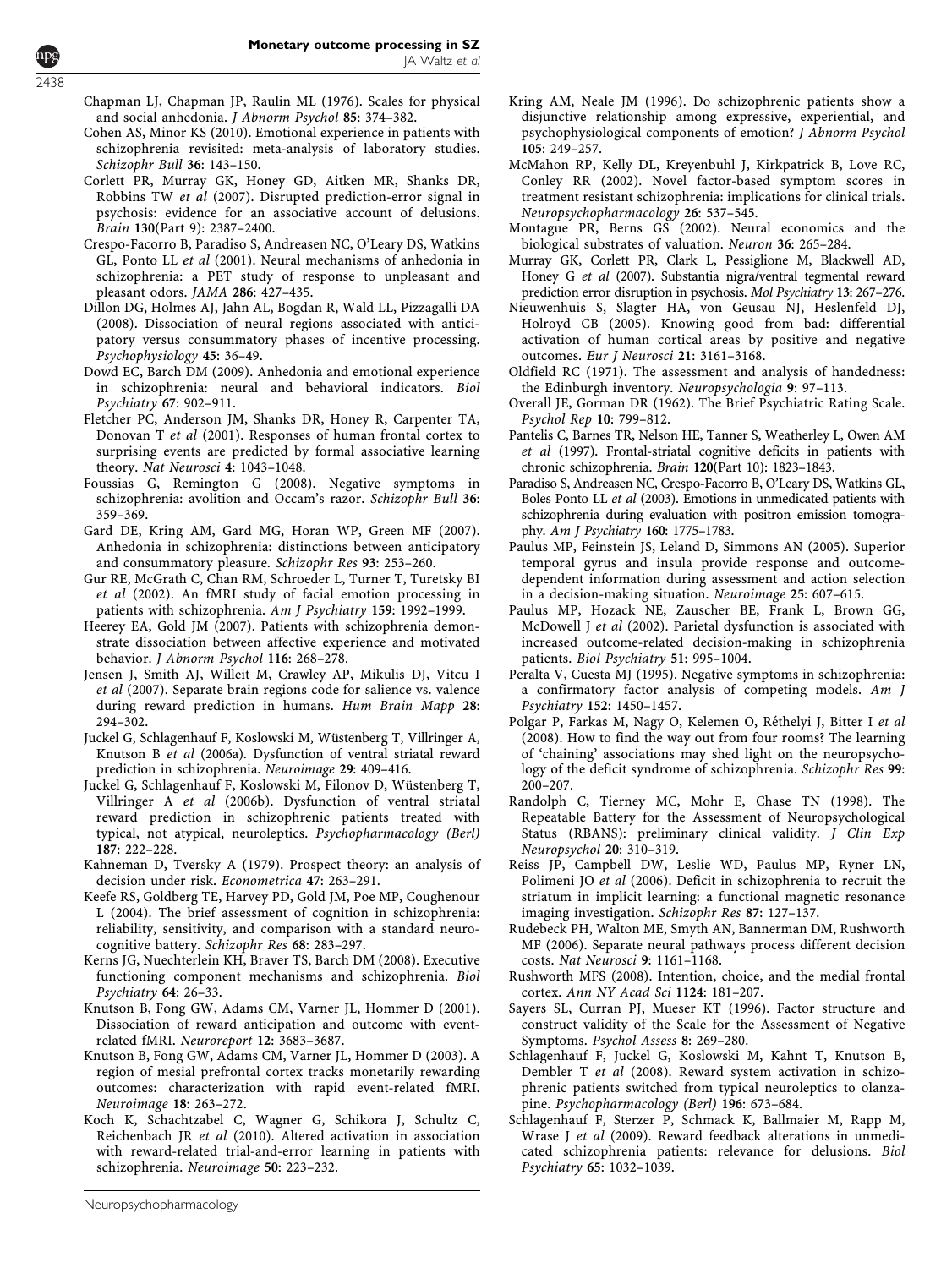- <span id="page-12-0"></span>Schoenbaum G, Roesch M (2005). Orbitofrontal cortex, associative learning, and expectancies. Neuron 47: 633–636.
- Simon JJ, Biller A, Walther S, Roesch-Ely D, Stippich C, Weisbrod M et al (2009). Neural correlates of reward processing in schizophrenia - relationship to apathy and depression. Schizophr Res 118: 154–161.
- Takahashi H, Koeda M, Oda K, Matsuda T, Matsushima E, Matsuura M et al (2004). An fMRI study of differential neural response to affective pictures in schizophrenia. Neuroimage 22: 1247–1254.
- Taylor SF, Phan KL, Britton JC, Liberzon I (2005). Neural response to emotional salience in schizophrenia. Neuropsychopharmacology 30: 984–995.
- Taylor SF, Welsh RC, Chen AC, Velander AJ, Liberzon I (2007). Medial frontal hyperactivity in reality distortion. Biol Psychiatry 61: 1171–1178.
- Turner DC, Aitken MR, Shanks DR, Sahakian BJ, Robbins TW, Schwarzbauer C et al (2004). The role of the lateral frontal cortex in causal associative learning: exploring preventative and superlearning. Cereb Cortex 14: 872–880.
- Walter H, Kammerer H, Frasch K, Spitzer M, Abler B (2009). Altered reward functions in patients on atypical antipsychotic medication in line with the revised dopamine hypothesis of schizophrenia. Psychopharmacology (Berl) 206: 121–132.
- Walton ME, Kennerley SW, Bannerman DM, Phillips PE, Rushworth MF (2006). Weighing up the benefits of work: behavioral and neural analyses of effort-related decision making. Neural Netw 19: 1302–1314.
- Waltz JA, Frank MJ, Robinson BM, Gold JM (2007). Selective reinforcement learning deficits in schizophrenia support predictions from computational models of striatal-cortical dysfunction. Biol Psychiatry 62: 756–764.
- Waltz JA, Schweitzer JB, Gold JM, Kurup PK, Ross TJ, Salmeron BJ et al (2009). Patients with schizophrenia have a reduced neural response to both unpredictable and predictable primary reinforcers. Neuropsychopharmacology 34: 1567–1577.
- Weber BJ, Huettel SA (2008). The neural substrates of probabilistic and intertemporal decision making. Brain Res 1234: 104–115.
- Wechsler D (1999). Wechsler Abbreviated Scale of Intelligence (WASI). The Psychological Corporation: San Antonio, TX.
- Wechsler D (2001). Wechsler Test of Adult Reading (WTAR). The Psychological Corporation: San Antonio, TX.
- Wilk CM, Gold JM, McMahon RP, Humber K, Iannone VN, Buchanan RW (2005). No, it is not possible to be schizophrenic yet neuropsychologically normal. Neuropsychology 19: 778–786.
- Zald DH (2003). The human amygdala and the emotional evaluation of sensory stimuli. Brain Res Brain Res Rev 41: 88–123.

Supplementary Information accompanies the paper on the Neuropsychopharmacology website [\(http://www.nature.com/npp](http://www.nature.com/npp))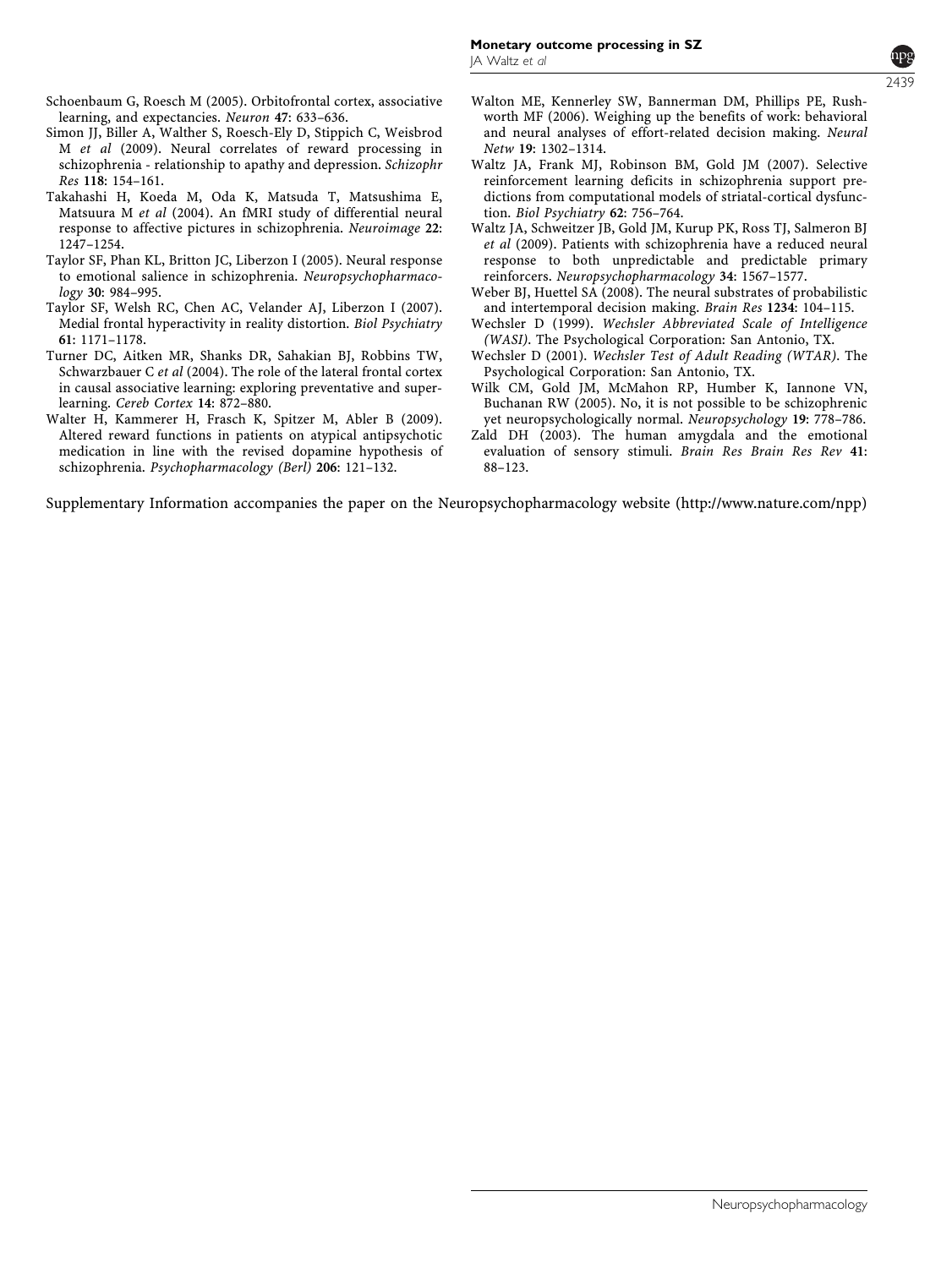## **Supplementary Materials**

## **Supplementary Details on Methods**

*Consenting and Screening of Participants*. All participants provided written informed consent to a protocol approved by the Institutional Review Boards of the National Institute on Drug Abuse and the University of Maryland School of Medicine. The diagnosis of schizophrenia or schizoaffective disorder in patients was confirmed using the SCID-I (First et al. 1997), as was the absence of Axis I diagnoses in control participants. Control participants diagnosed with Axis II personality disorders (based on screening with the SIDP-R; Pfohl et al. 1989) were also excluded. All participants underwent medical screening, involving a medical history and physical exam. Exclusionary criteria included: pregnancy, current illegal drug use (both verified by urine screens), admission of past substance dependence, and any neurological or medical illness that might confound data interpretation.

*Additional notes on paradigm*. Gain and Loss valence cues (blue circle for gains and red square for losses) were each associated with small, medium, and large magnitude cues. Within each trial type, a small outcome (loss of \$1.50 or gain of \$2.50) had ¼ the magnitude of medium outcomes (loss of \$6 or gain of \$10), and medium outcomes had 2/3 the magnitude of the largest possible outcomes (loss of \$9 or gain of \$15). Even if a subject responded within the time window on a loss trial, he/she still lost a small amount (\$0.75), and even if he/she failed to respond within the time window on a gain trial, he/she still gained a small amount (\$1.25). We did this to ensure that subjects would never expect a neutral outcome on a gain or loss trial.

Our adaptation of the MID task differed from previous versions used, in that it used a dynamically-adjusted response window. Based on the performance of participants on recent trials, the acceptable response window was either shortened (by 25 ms following an in-time response) or lengthened (by 25 ms following a late response), within a range from 250-500 ms.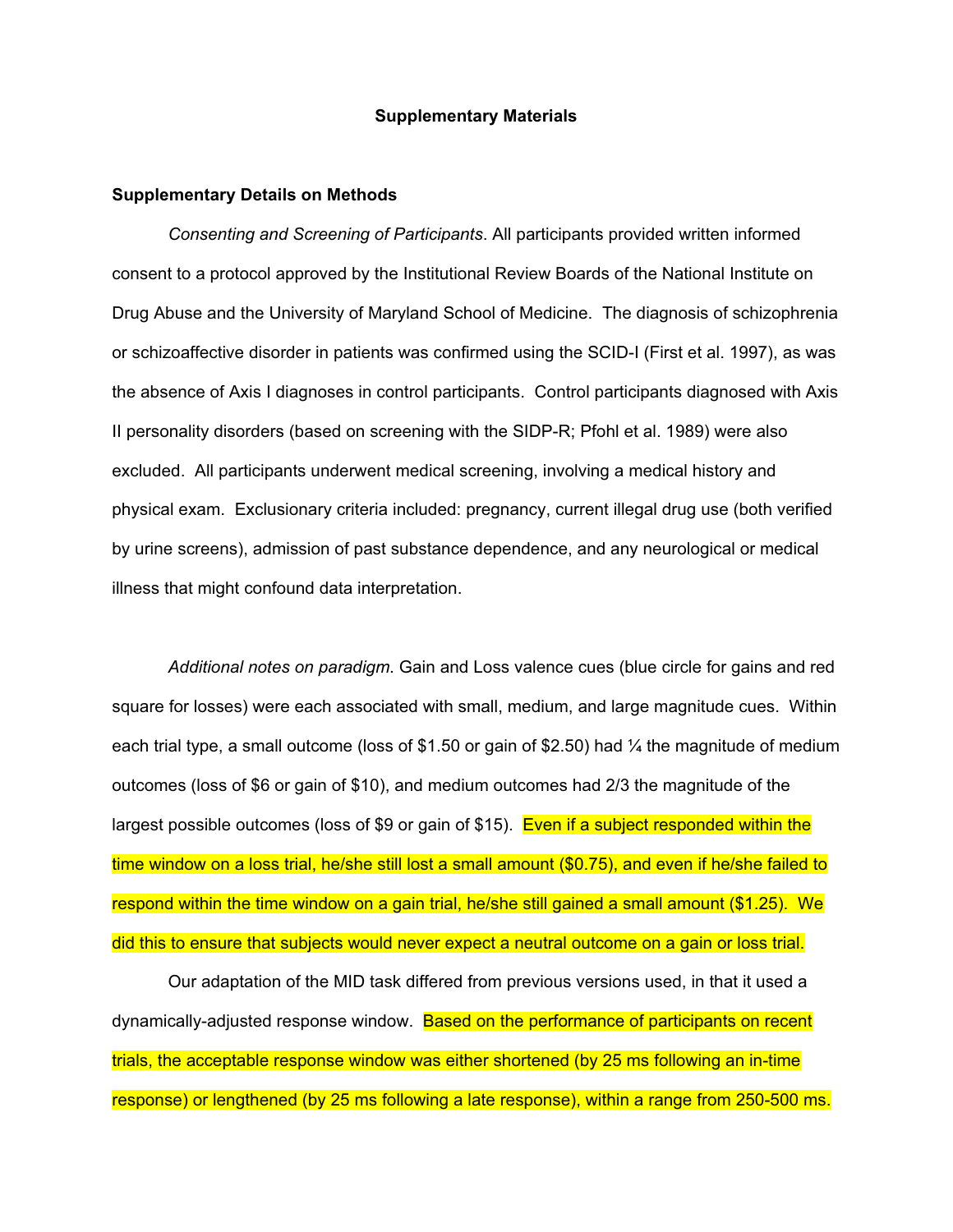This was to ensure that participants received the amount in the magnitude cue (at least \$2.50) on roughly 2/3 of gain trials, and the minimum loss on roughly 2/3 of loss trials (75 cents).

Following the presentation of the magnitude cue on approximately 1/4 of trials, subjects were prompted to enter ratings on a Likert-type scale, ranging from 0 to 8, with 0 representing maximal negative arousal ("anxious") and 8 representing maximal positive arousal ("excited"). Participants had 6 s to enter a rating using a cursor controlled by a wheel manipulandum, after which the magnitude cue was presented again, with the trial then proceeding as normal. These ratings were obtained in order to investigate relationships between self-reports of subjective experience and reward-related brain responses.

*Behavioral data analysis methods*. In order to assess potential behavioral differences between patients and controls, we performed separate two-way ANOVAs for each of two dependent variables: 1) response times to targets for in-time responses, and 2) self-reported ratings of anxiety/excitation. Each ANOVA had factors of group and cue valence (gain, loss, or neutral).

*MRI data acquisition and preprocessing*. A 3-T Siemens Allegra scanner (Erlangen, Germany) acquired whole-brain functional EPI images for measurement of T2\*-weighted BOLD effects (4-mm oblique axial slices, 30° axial to coronal; 64 x 64 matrix; FOV = 22 x 22 cm; TR = 2 s; TE = 27 ms; FA = 80°). In each scanning session, a whole-brain oblique axial T1-weighted structural image (MPRAGE) was acquired for anatomical reference (1-mm $^3$  isotropic voxels; TR  $= 2.5$  s; TE = 4.38 ms; FA =  $8^{\circ}$ ). All preprocessing and first-level analyses of MRI data were performed using the AFNI software package (Cox 1996). Preprocessing steps included volumeregistration for motion correction, slice-timing correction, and temporal normalization.

Second-level analyses of MRI data were performed only on trials not interrupted by the ratings procedure. For the purposes of these analyses, gain and loss trials were each divided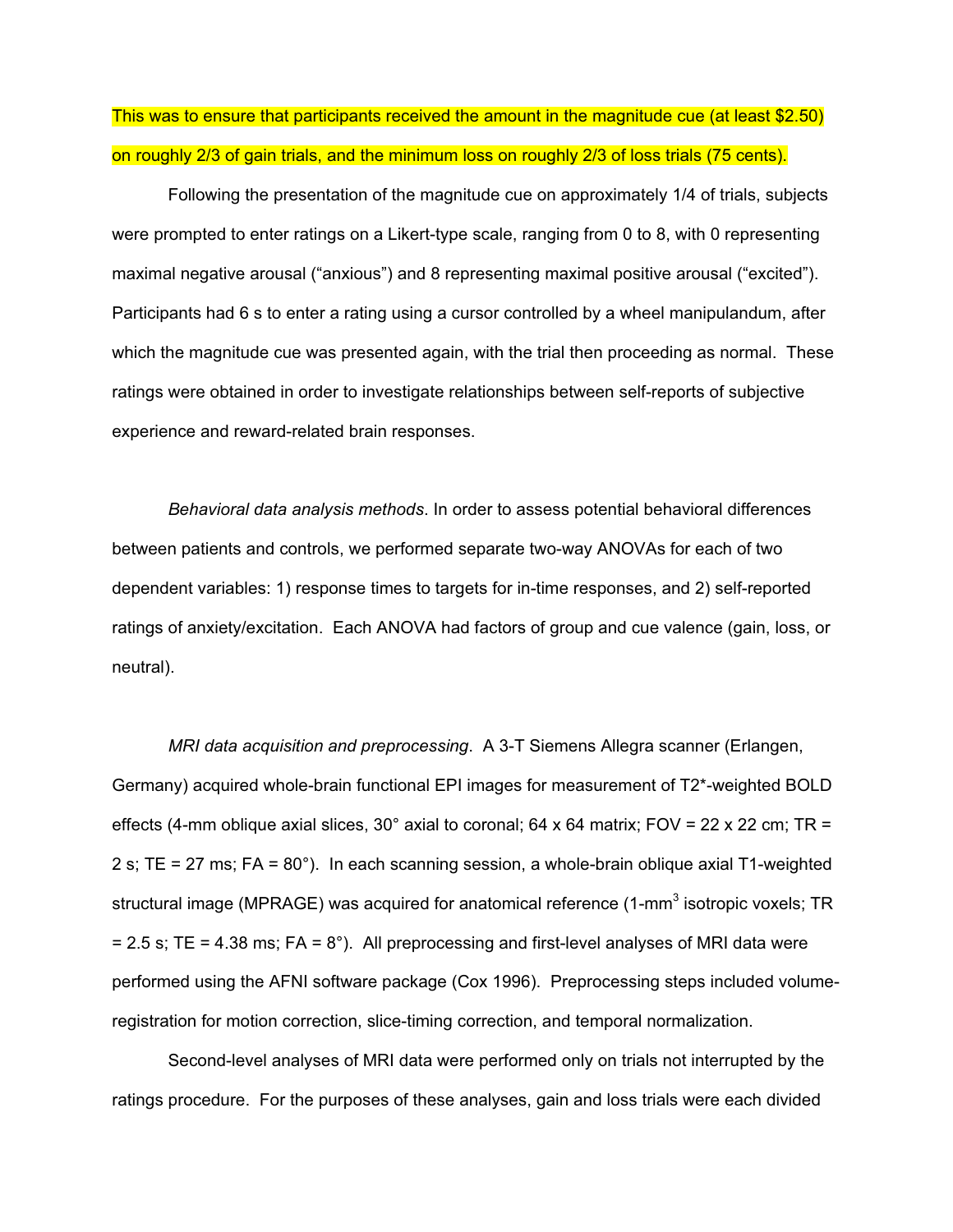into trials on which the best outcome was obtained (due to an in-time response) and trials on which the best outcome was *not* obtained (due to a late response). Subjects maximized the money obtained on roughly 2/3 of gain trials not interrupted by the ratings procedure (about 42/63) and received either \$2.50, \$10 or \$15 on those trials. The minimum gain (\$1.25) was received on about 1/3 of uninterrupted gain trials (ca. 21/63). Subjects minimized the money lost on roughly 2/3 of uninterrupted loss trials (about 42/63) and lost only \$0.75 on those trials. The maximum loss (\$1.50, \$6, or \$9) was received on about 1/3 of uninterrupted loss trials (ca. 21/63).

For second-level analyses of MRI data, we performed linear mixed effect (LME) analyses, using the AFNI program 3dLME, of baseline-corrected single-subject average parameter estimates from the first-level analyses. 3dLME is essentially a front-end to the LME function of the R statistics package (www.r-project.org; Pinheiro et al. 2008). This LME function can be used to perform ANOVA- and GLM-like analyses, but is more flexible in regards to missing data and modeling covariance between measures.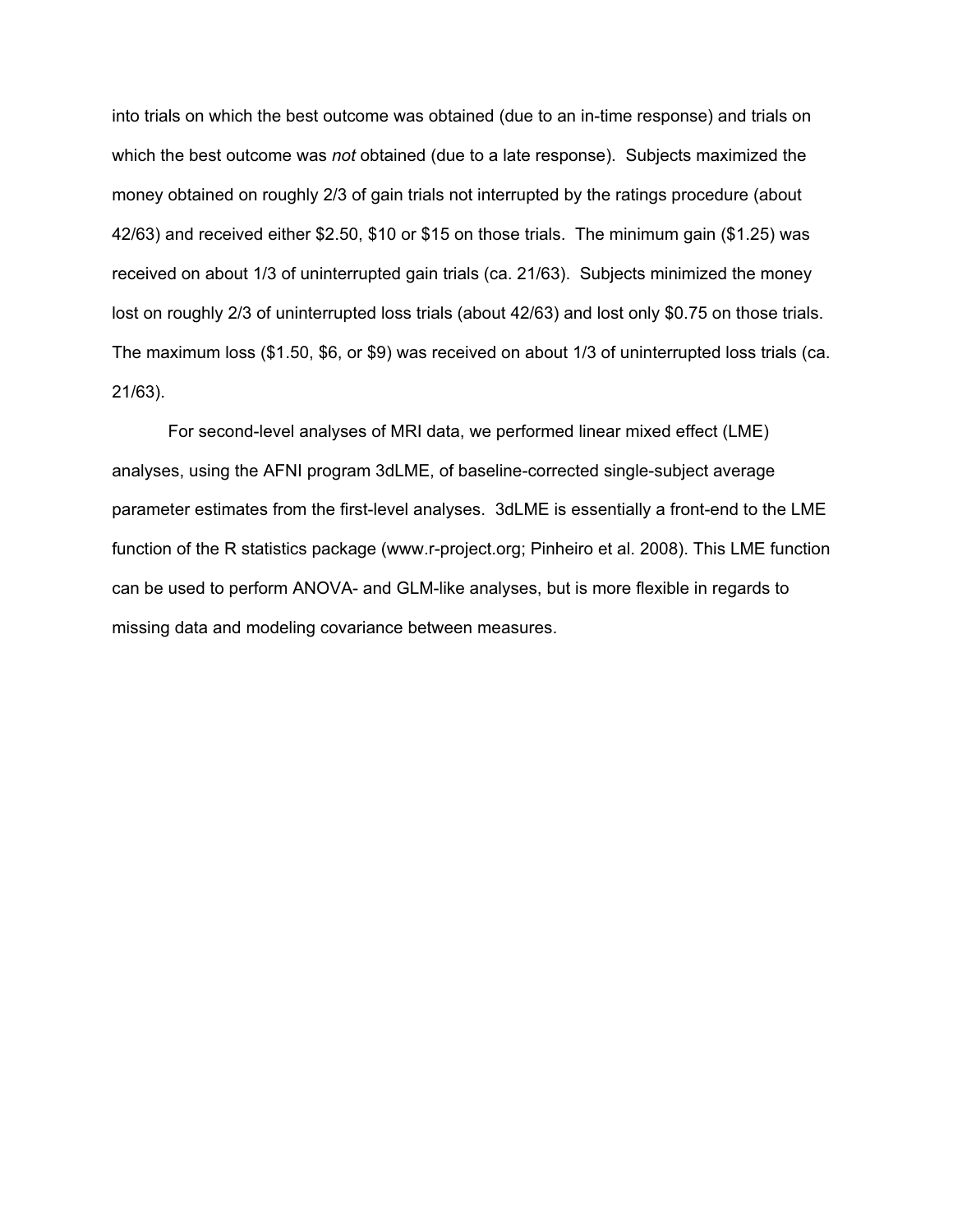# **Supplementary Figure 1. Behavioral measures the revised MID task.**



A. Mean response times to targets in patients (red) and controls (blue). There was a main effect of group on response times, and a main effect of valence, but no group x valence interaction. B. Average subjective ratings of cue-evoked excitation vs. anxiety from the revised MID task in patients (red) and controls (blue). Subjects reported their emotional responses to gain and loss cues on roughly 1/4 trials using a Likert-type scale ranging from 0 (extremely anxious) to 8 (extremely excited). No group differences were observed at any level of anticipated outcome, although a main effect of cue valence was observed in the entire sample.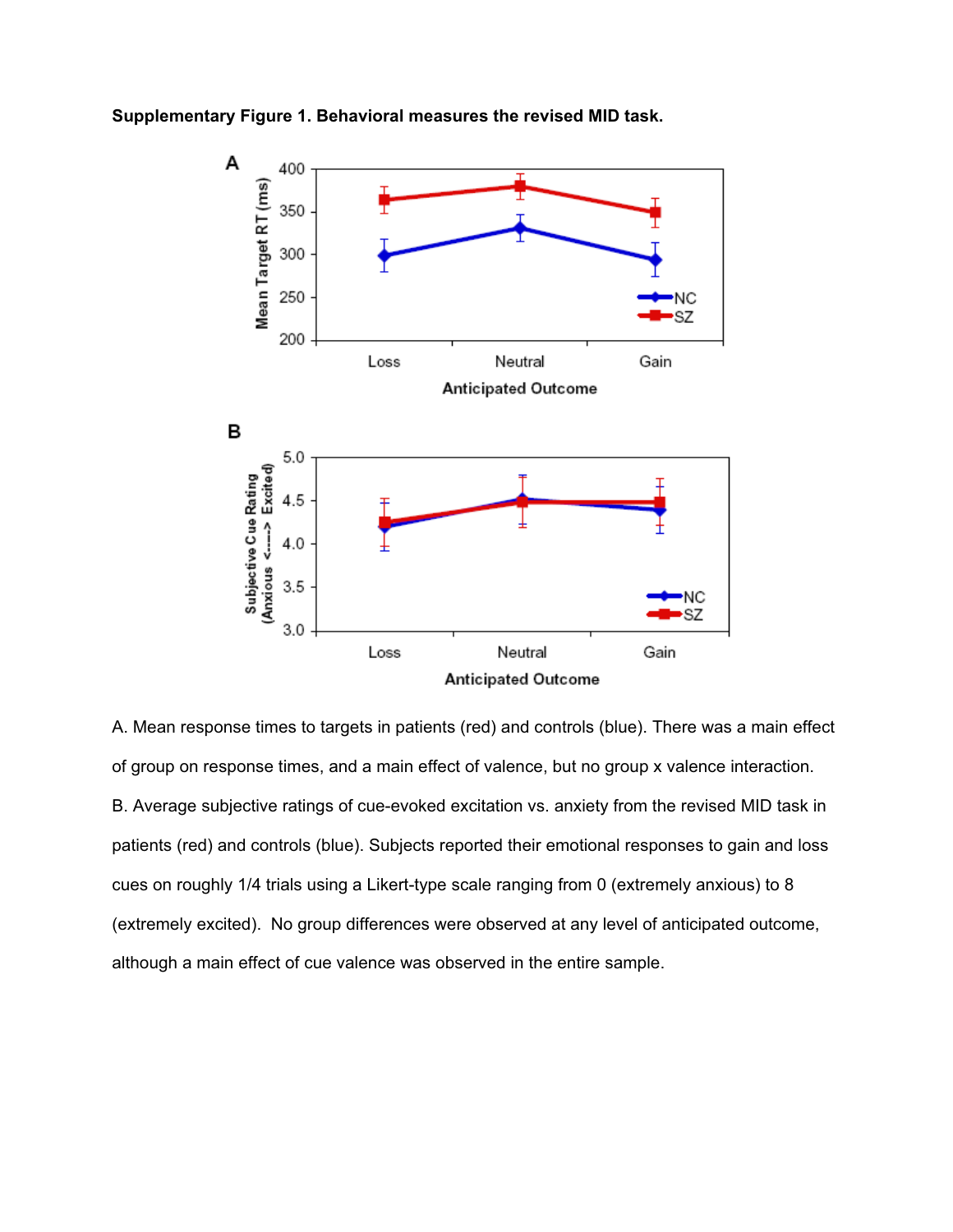

**Supplementary Figure 2. Responses to outcome-predicting cues in v. striatum.** 

A. Effects of anticipated outcome valence in left and right ventral striatum (VS). In the left N. Accumbens ROI, a two-way ANOVA with factors of diagnostic group and cue valence (gain vs. loss) revealed a main effect of valence  $[F(1,32)=4.363, p=0.045]$ , such that the entire sample showed greater activation for gains, relative to losses (Supplementary Figure 2A). There was no main effect of group [F(1,32)=0.104, p=0.749] and there was no group x valence interaction [F(1,32)=0.969, p=0.332]. In the right N. Accumbens ROI, a two-way ANOVA with factors of diagnostic group and cue valence revealed a main effect of valence that approached significance  $[F(1,32)=4.072, p=0.052]$ , such that the entire sample showed greater activation for gains, relative to losses. There was no main effect of group [F(1,32)=0.025, p=0.875] and there was no group x valence interaction [F(1,32)=2.113, p=0.156].

B. Effects of anticipated reward magnitude in left and right VS. When we performed a two-way ANOVA for BOLD responses in the left VS, with factors of group and anticipated gain amount, we observed a significant linear trend for anticipated gain amount  $[F(1,32)=4.681, p=0.038]$ , reflecting the fact that, in the entire sample, greater activations were observed for anticipated large gains (\$15) than anticipated small gains [\$2.50; one-sampled t(33)=2.191, p=0.036; Supplementary Figure 2B]. In the right VS, the linear trend for anticipated gain amount approached significance [F(1,32)=3.194, p=0.083. Thus, while significant effects of cue valence or magnitude did not emerge from the whole-brain analyses, the ROI analyses point to some sensitivity to these factors in the VS in the entire sample.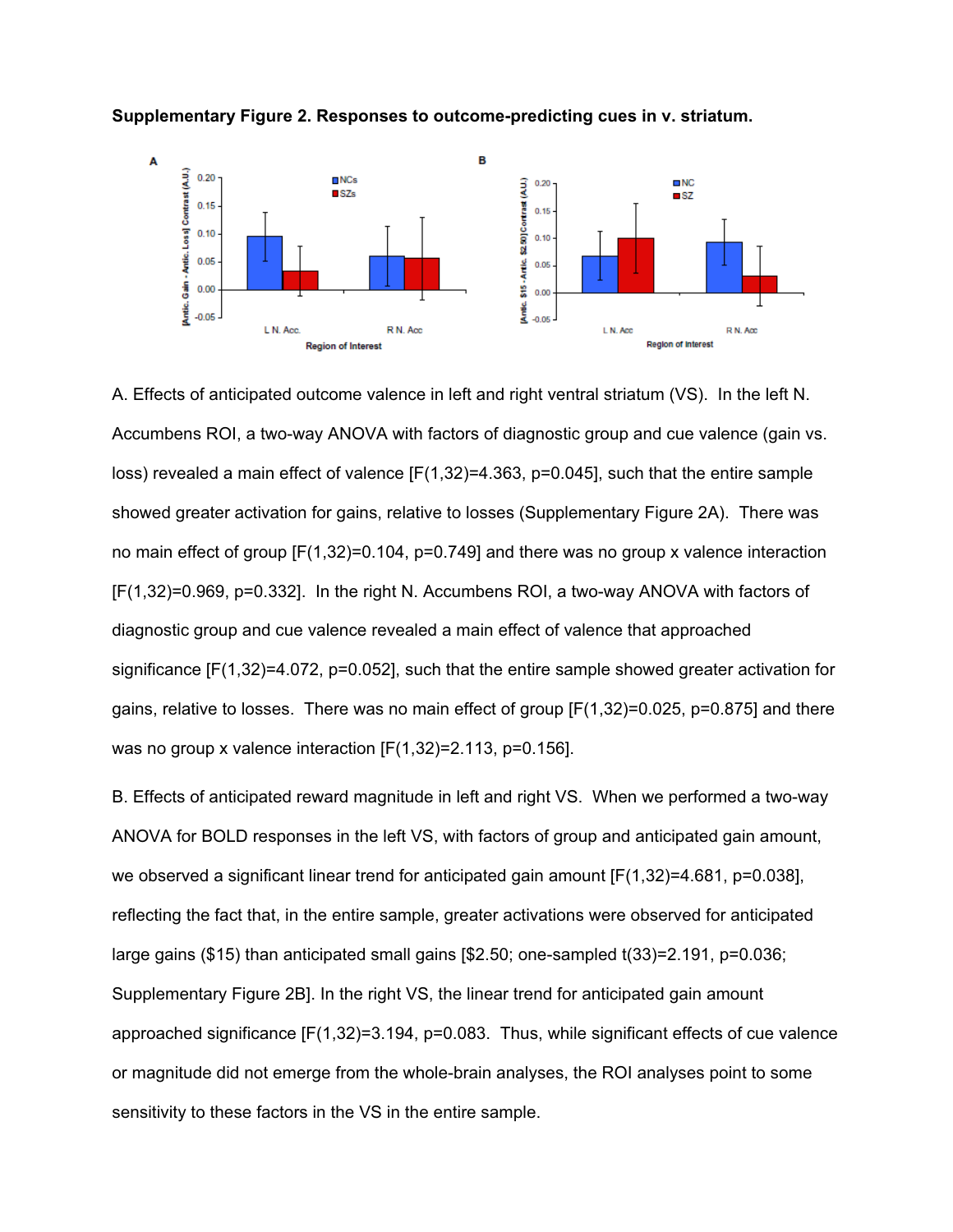**Supp. Table 1. Spearman correlation coefficients between symptom ratings and BOLD signal contrasts for Cue Responses in ROIs**

|                                            | L N. Accumbens        |       |                       |       |          |                       | R N. Accumbens |                       |  |
|--------------------------------------------|-----------------------|-------|-----------------------|-------|----------|-----------------------|----------------|-----------------------|--|
|                                            | Loss Cue<br>- Neutral |       | Gain Cue<br>- Neutral |       |          | Loss Cue<br>- Neutral |                | Gain Cue<br>- Neutral |  |
|                                            | Rho                   | p     | Rho                   | p     | Rho      | p                     | Rho            | D                     |  |
| <b>BPRS</b>                                |                       |       |                       |       |          |                       |                |                       |  |
| - Total Score                              | $-0.010$              | 0.970 | $-0.536$              | 0.027 | $-0.171$ | 0.512                 | $-0.152$       | 0.559                 |  |
| - Negative Sx. Score                       | 0.153                 | 0.557 | $-0.366$              | 0.149 | $-0.211$ | 0.416                 | $-0.084$       | 0.748                 |  |
| - Psychosis Score                          | $-0.130$              | 0.619 | $-0.385$              | 0.127 | $-0.149$ | 0.569                 | $-0.107$       | 0.684                 |  |
| - Depression Score                         | 0.245                 | 0.343 | $-0.502$              | 0.040 | 0.153    | 0.559                 | 0.062          | 0.814                 |  |
| - Disorganization Score                    | $-0.092$              | 0.725 | $-0.178$              | 0.494 | 0.077    | 0.768                 | $-0.180$       | 0.490                 |  |
| <b>SANS</b>                                |                       |       |                       |       |          |                       |                |                       |  |
| - Total Score                              | 0.196                 | 0.450 | $-0.356$              | 0.161 | $-0.098$ | 0.708                 | 0.045          | 0.863                 |  |
| - Avolition + Anhedonia                    | $-0.007$              | 0.978 | $-0.534$              | 0.027 | $-0.217$ | 0.402                 | $-0.088$       | 0.736                 |  |
| Chapman Scales - SZs                       |                       |       |                       |       |          |                       |                |                       |  |
| - Physical Anhedonia                       | 0.227                 | 0.381 | $-0.054$              | 0.837 | 0.250    | 0.332                 | 0.390          | 0.121                 |  |
| - Social Anhedonia                         | 0.456                 | 0.066 | $-0.050$              | 0.848 | 0.454    | 0.067                 | 0.512          | 0.036                 |  |
| Chapman Scales - NCs                       |                       |       |                       |       |          |                       |                |                       |  |
| - Physical Anhedonia                       | $-0.158$              | 0.546 | 0.112                 | 0.669 | $-0.215$ | 0.406                 | 0.155          | 0.552                 |  |
| - Social Anhedonia                         | $-0.068$              | 0.796 | 0.148                 | 0.571 | $-0.182$ | 0.484                 | 0.115          | 0.662                 |  |
| Antipsychotic Dose<br>(in HD-equiv. Units) | $-0.142$              | 0.586 | $-0.192$              | 0.461 | $-0.115$ | 0.661                 | $-0.010$       | 0.970                 |  |

**Significant correlations bolded**; *trends italicized* . Abbreviations: ACC, Anterior Cingulate Cortex; L, Left; R, Right; Avg., Average; Pos., Positive; Neg., Negative; BPRS, Brief Psychiatric Rating Scale, Sx., Symptoms; SANS, Scale for the Assessment of Negative Symptoms; HD-equiv., haloperidol-equivalent.

|                                            | <b>Medial PFC</b><br>Avg. Maximum Loss<br>- Neutral |       | <b>Medial PFC</b> |                   |          | Lateral PFC       | Lateral PFC       |       |
|--------------------------------------------|-----------------------------------------------------|-------|-------------------|-------------------|----------|-------------------|-------------------|-------|
|                                            |                                                     |       |                   | Avg. Maximum Gain |          | Avg. Maximum Loss | Avg. Maximum Gain |       |
|                                            |                                                     |       | - Neutral         |                   |          | - Neutral         | - Neutral         |       |
|                                            | Rho                                                 | p     | Rho               | p                 | Rho      | p                 | Rho               | р     |
| <b>BPRS</b>                                |                                                     |       |                   |                   |          |                   |                   |       |
| - Total Score                              | $-0.038$                                            | 0.885 | $-0.176$          | 0.500             | $-0.050$ | 0.848             | $-0.732$          | 0.001 |
| - Negative Sx. Score                       | $-0.258$                                            | 0.318 | $-0.121$          | 0.644             | $-0.204$ | 0.433             | $-0.512$          | 0.036 |
| - Psychosis Score                          | 0.170                                               | 0.515 | 0.033             | 0.899             | 0.014    | 0.959             | $-0.614$          | 0.009 |
| - Depression Score                         | $-0.163$                                            | 0.531 | $-0.124$          | 0.634             | $-0.063$ | 0.810             | -0.424            | 0.090 |
| - Disorganization Score                    | $-0.048$                                            | 0.855 | $-0.503$          | 0.040             | 0.049    | 0.850             | $-0.440$          | 0.077 |
| <b>SANS</b>                                |                                                     |       |                   |                   |          |                   |                   |       |
| - Total Score                              | $-0.506$                                            | 0.038 | $-0.317$          | 0.216             | $-0.275$ | 0.286             | $-0.498$          | 0.042 |
| - Avolition + Anhedonia                    | -0.491                                              | 0.045 | $-0.155$          | 0.553             | $-0.113$ | 0.666             | $-0.462$          | 0.062 |
| Chapman Scales - SZs                       |                                                     |       |                   |                   |          |                   |                   |       |
| - Physical Anhedonia                       | $-0.195$                                            | 0.453 | $-0.201$          | 0.438             | $-0.048$ | 0.855             | $-0.026$          | 0.922 |
| - Social Anhedonia                         | $-0.482$                                            | 0.050 | $-0.308$          | 0.230             | $-0.156$ | 0.549             | 0.070             | 0.789 |
| Chapman Scales - NCs                       |                                                     |       |                   |                   |          |                   |                   |       |
| - Physical Anhedonia                       | 0.473                                               | 0.055 | 0.658             | 0.004             | 0.044    | 0.866             | 0.383             | 0.129 |
| - Social Anhedonia                         | 0.383                                               | 0.129 | 0.533             | 0.028             | $-0.025$ | 0.925             | 0.150             | 0.565 |
| Antipsychotic Dose<br>(in HD-equiv. Units) | $-0.354$                                            | 0.164 | $-0.125$          | 0.632             | $-0.194$ | 0.456             | $-0.368$          | 0.146 |

**Supp. Table 2. Spearman correlation coefficients between symptom ratings and BOLD signal contrasts for Outcome Responses in ROIs**

**Significant correlations bolded**; *trends italicized* . Abbreviations: ACC, Anterior Cingulate Cortex; L, Left; R, Right; Avg., Average;

Pos., Positive; Neg., Negative; BPRS, Brief Psychiatric Rating Scale, Sx., Symptoms; SANS, Scale for the Assessment of Negative Symptoms; HD-equiv., haloperidol-equivalent.